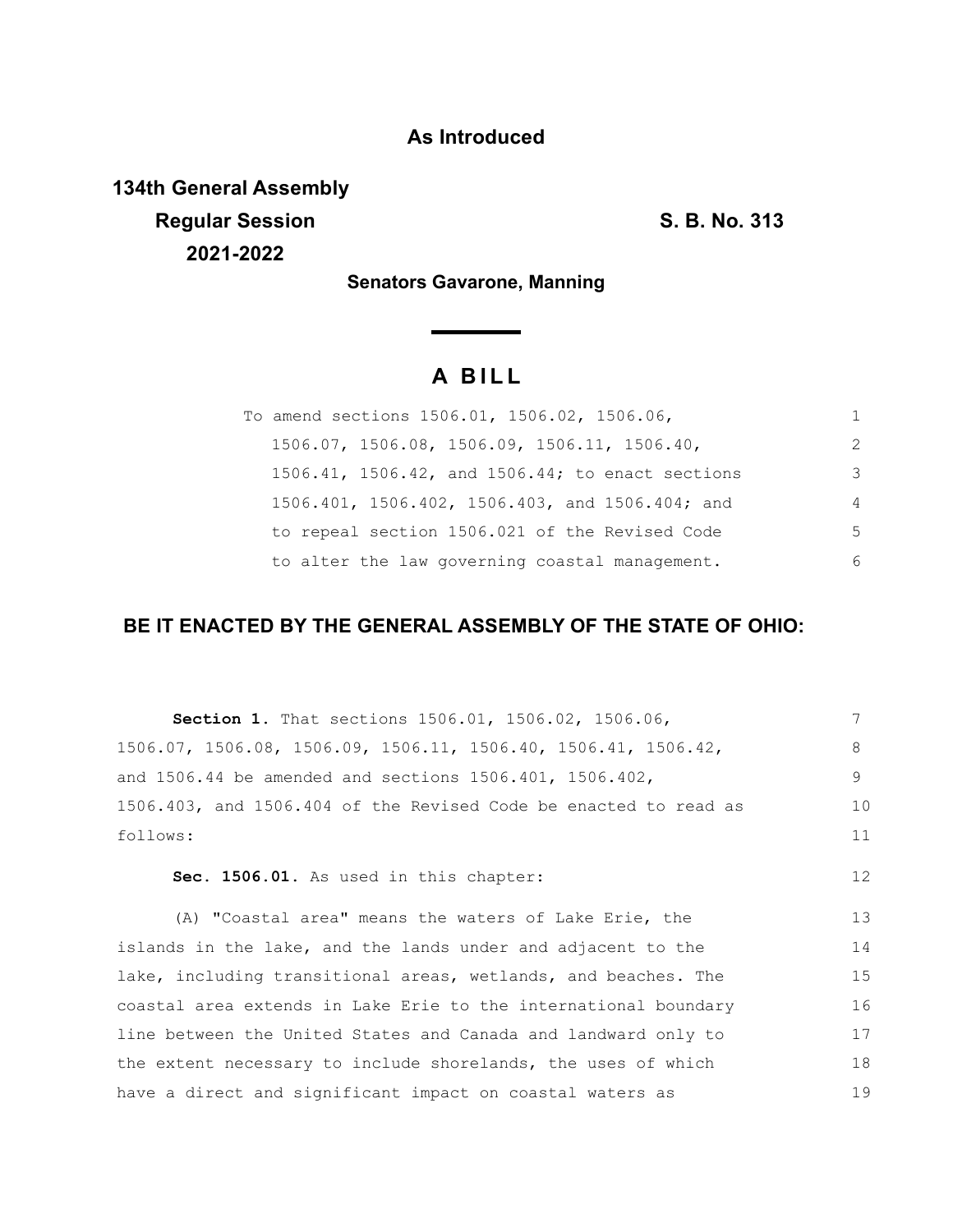determined by the director of natural resources.

(B) "Coastal management program" means the comprehensive action of the state and its political subdivisions cooperatively to preserve, protect, develop, restore, or enhance the resources of the coastal area and to ensure wise use of the land and water resources of the coastal area, giving attention to natural, cultural, historic, and aesthetic values; agricultural, recreational, energy, and economic needs; and the national interest. "Coastal management program" includes the establishment of objectives, policies, standards, and criteria concerning, without limitation, protection of air, water, wildlife, rare and endangered species, wetlands and natural areas, and other natural resources in the coastal area; management of coastal development and redevelopment; preservation and restoration of historic, cultural, and aesthetic coastal features; and public access to the coastal area for recreation purposes. 21 22 23 24 25 26 27 28 29 30 31 32 33 34 35 36

(C) "Coastal management program document" means a comprehensive statement consisting of, without limitation, text, maps, and illustrations that is adopted by the director in accordance with this chapter, describes the objectives, policies, standards, and criteria of the coastal management program for guiding public and private uses of lands and waters in the coastal area, lists the governmental agencies, including, without limitation, state agencies, involved in implementing the coastal management program, describes their applicable policies and programs, and cites the statutes and rules under which they may adopt and implement those policies and programs. 37 38 39 40 41 42 43 44 45 46 47

(D) "Person" means any agency of this state, any political subdivision of this state or of the United States, and any legal 48 49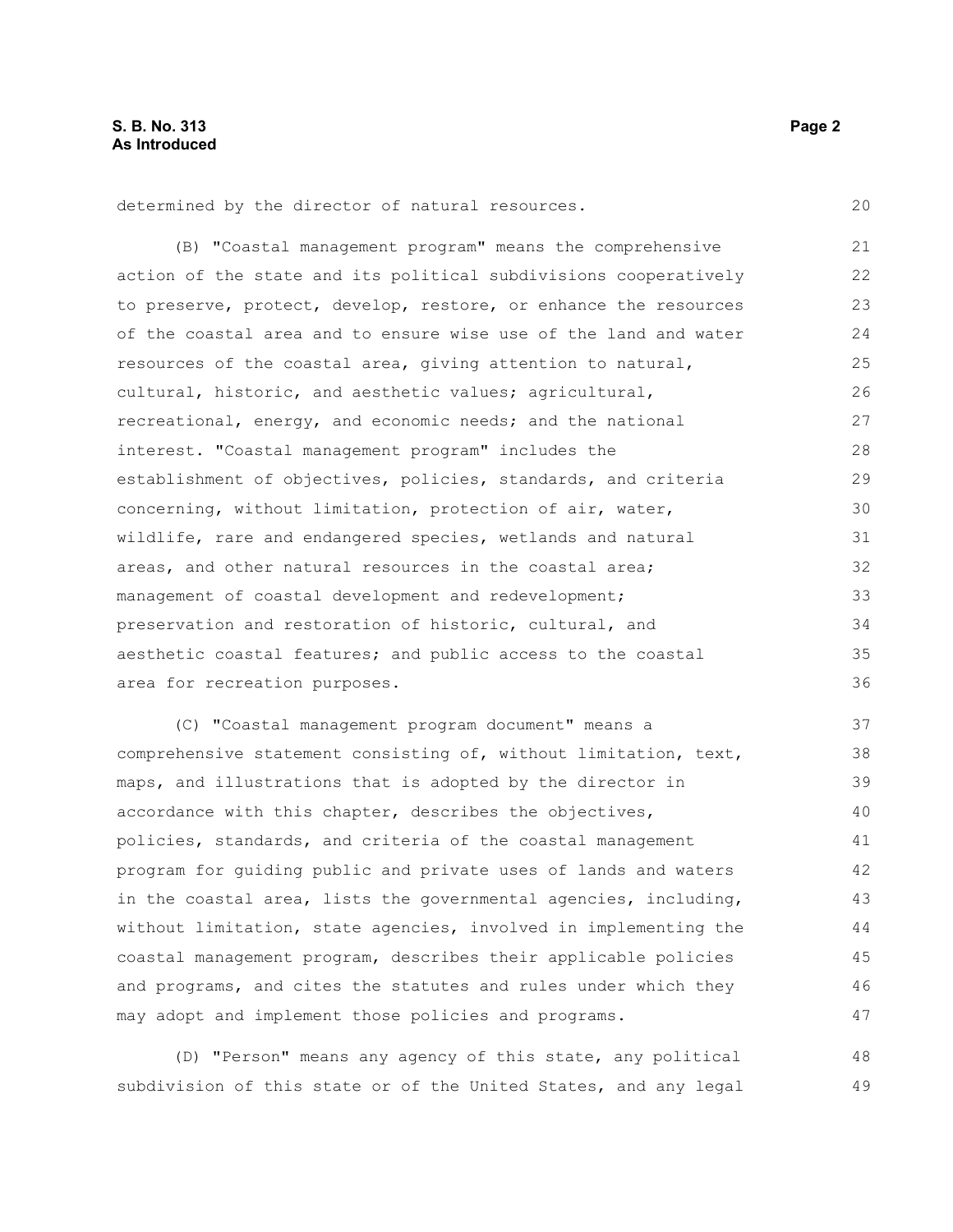entity defined as a person under section 1.59 of the Revised Code. (E) "Director" means the director of natural resources or the director's designee. (F) "Permanent structure" means any residential, commercial, industrial, institutional, or agricultural building, any mobile home as defined in division (O) of section 4501.01 of the Revised Code, any manufactured home as defined in division (C)(4) of section 3781.06 of the Revised Code, and any septic system that receives sewage from a single-family, two-family, or three-family dwelling, but does not include any recreational vehicle as defined in section 4501.01 of the Revised Code. (G) "State agency" or "agency of the state" has the same 50 51 52 53 54 55 56 57 58 59 60 61 62

meaning as "agency" as defined in section 111.15 of the Revised Code.

(H) "Coastal flood hazard area" means any territory within the coastal area that has been identified as a flood hazard area under the "Flood Disaster Protection Act of 1973," 87 Stat. 975, 42 U.S.C.A. 4002, as amended.

(I) "Coastal erosion area" means any territory included in Lake Erie coastal erosion areas identified by the director under section 1506.06 of the Revised Code. 69 70 71

(J) "Conservancy district" means a conservancy district that is established under Chapter 6101. of the Revised Code. 72 73

(K) "Park board" means the board of park commissioners of a park district that is created under Chapter 1545. of the Revised Code. 74 75 76

(L) "Erosion control structuremeasure" means a coastal 77

63 64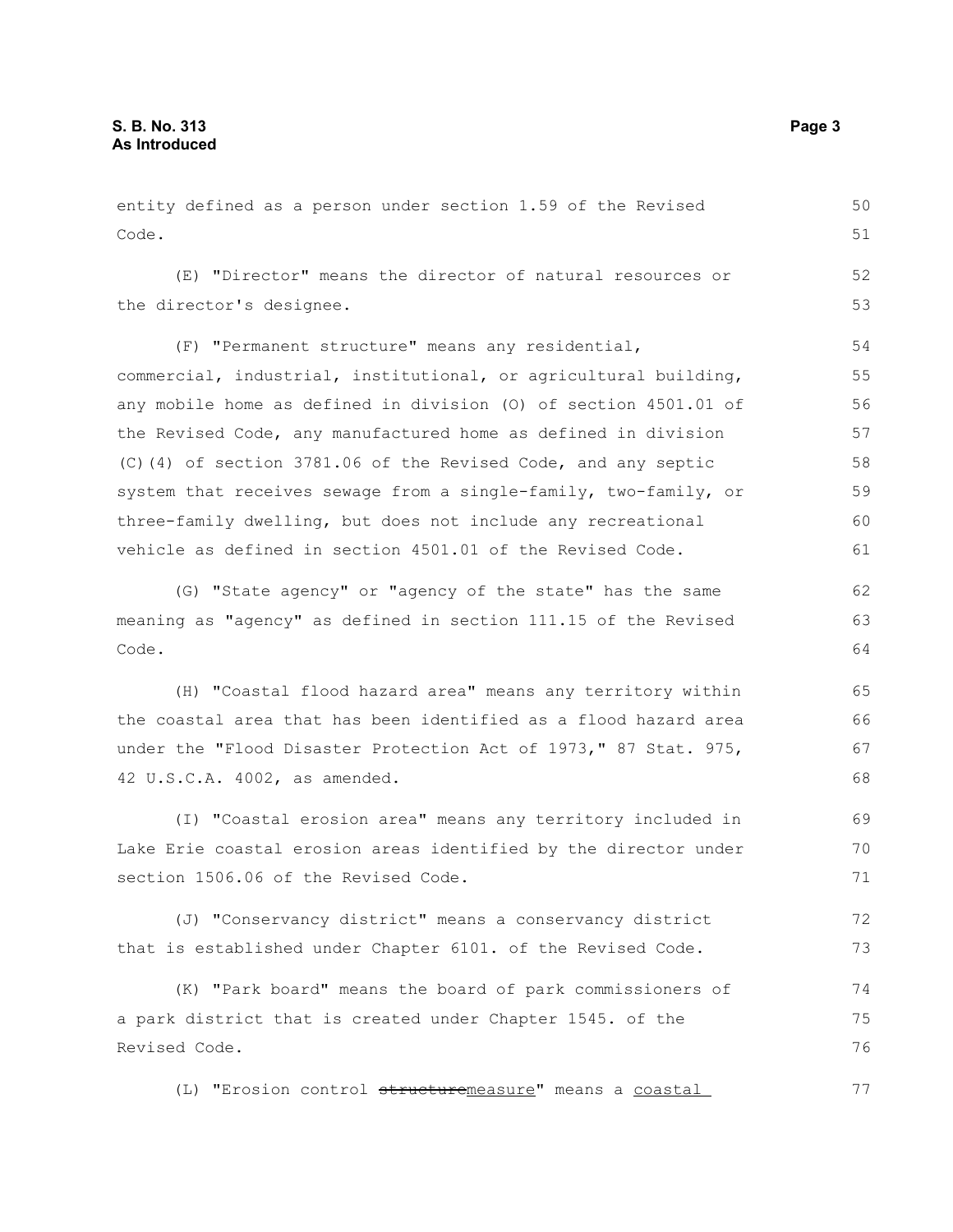structure or coastal restoration that is designed solely and specifically primarily to reduce or control erosion of the shore along or near Lake Erie, including, without limitation, beaches, revetments, seawalls, bulkheads, certain breakwaters, and similar structuresmeasures. 78 79 80 81 82

(M) "Shore Coastal structure" includes, but is not limited to, beaches; retaining walls; groins; revetments; bulkheads; seawalls; breakwaters; certain dikes designated by the chief of the division of water resources; piers; docks; jetties; wharves; marinas; boat ramps; any associated fill or debris used as part of the construction of shore-coastal structures-that may affectshore erosion, wave action, or inundation, and fill or debristhat is placed; boathouses; utilities; confined disposal facilities; and existing fills along or near the shore $\tau$ including bluffs, banks, or beach ridges, for the purpose of stabilizing slopes of Lake Erie or within the waters of Lake Erie. 83 84 85  $86$ 87 88 89 90 91 92 93 94

(N) "Coastal restoration" includes, but is not limited to, restoration or enhancement of lost natural coastal features such as beaches, dunes, wetlands, and associated uplands, or creation or enhancement of beneficial natural coastal features such as beaches, nature based shorelines, wetlands, and other coastal habitats.

(O) "Existing fill" means any artificially filled area that replaced a natural Lake Erie aquatic area with dry land prior to the effective date of this amendment. "Existing fill" does not include coastal restoration of lost natural coastal features. 101 102 103 104 105

(P) "Commercial" means profit-seeking or revenue-earning production, buying, or selling of any good, service, or other 106 107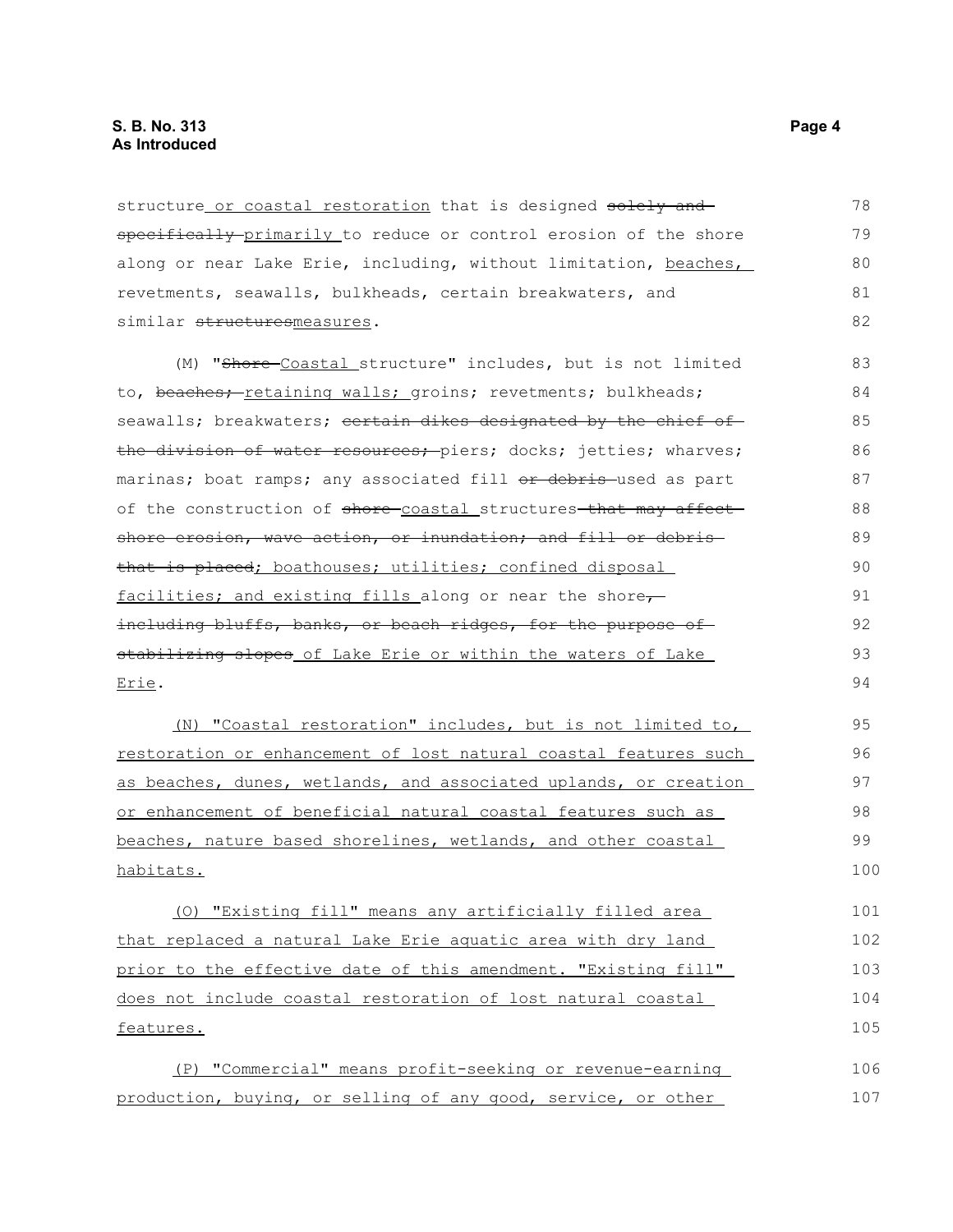| product.                                                                                                                  | 108        |
|---------------------------------------------------------------------------------------------------------------------------|------------|
| (Q) "Governmental" means any agency of the state or any                                                                   | 109        |
| political subdivision of the state, including a county or                                                                 | 110        |
| municipal corporation.                                                                                                    | 111        |
|                                                                                                                           |            |
| (R) "Natural shoreline" means the line at which the water                                                                 | 112        |
| usually stands when free from disturbing causes.                                                                          | 113        |
| (S) "Disturbing causes" means sudden, extraordinary,                                                                      | 114        |
| dramatic or relatively short term actions or processes that are                                                           | 115        |
| perceptible when occurring, such as storms, storm surge, wind,                                                            | 116        |
| waves, seiche, artificial changes, avulsion, floods, droughts,                                                            | 117        |
| or periods of high or low water levels.                                                                                   | 118        |
| (T) "Nature based shoreline" means the strategic placement                                                                | 119        |
| of a combination of plants, sand, or other natural structural                                                             | 120        |
| and organic materials that has minimal adverse impacts on                                                                 | 121        |
| natural coastal processes. "Nature based shoreline" does not                                                              | 122        |
|                                                                                                                           | 123        |
| include revetments, groins, or breakwaters.                                                                               |            |
| Sec. 1506.02. (A) The department of natural resources is                                                                  | 124        |
| hereby designated the lead agency for the development and                                                                 | 125        |
| implementation of a coastal management program. The director of                                                           | 126        |
| natural resources:                                                                                                        | 127        |
| (1) Shall develop and adopt the coastal management program                                                                | 128        |
| document. The director shall cooperate and coordinate with other                                                          | 129        |
| agencies of the state and its political subdivisions in the                                                               | 130        |
| development of the document. Before adopting the document, the                                                            | 131        |
| director shall hold four public hearings on it in the coastal                                                             | 132        |
|                                                                                                                           |            |
| area, and may hold additional public meetings, to give the<br>public the opportunity to make comments and recommendations | 133<br>134 |
|                                                                                                                           |            |
| concerning its terms. The director shall consider the public                                                              | 135        |
| comments and recommendations before adopting the document. The                                                            | 136        |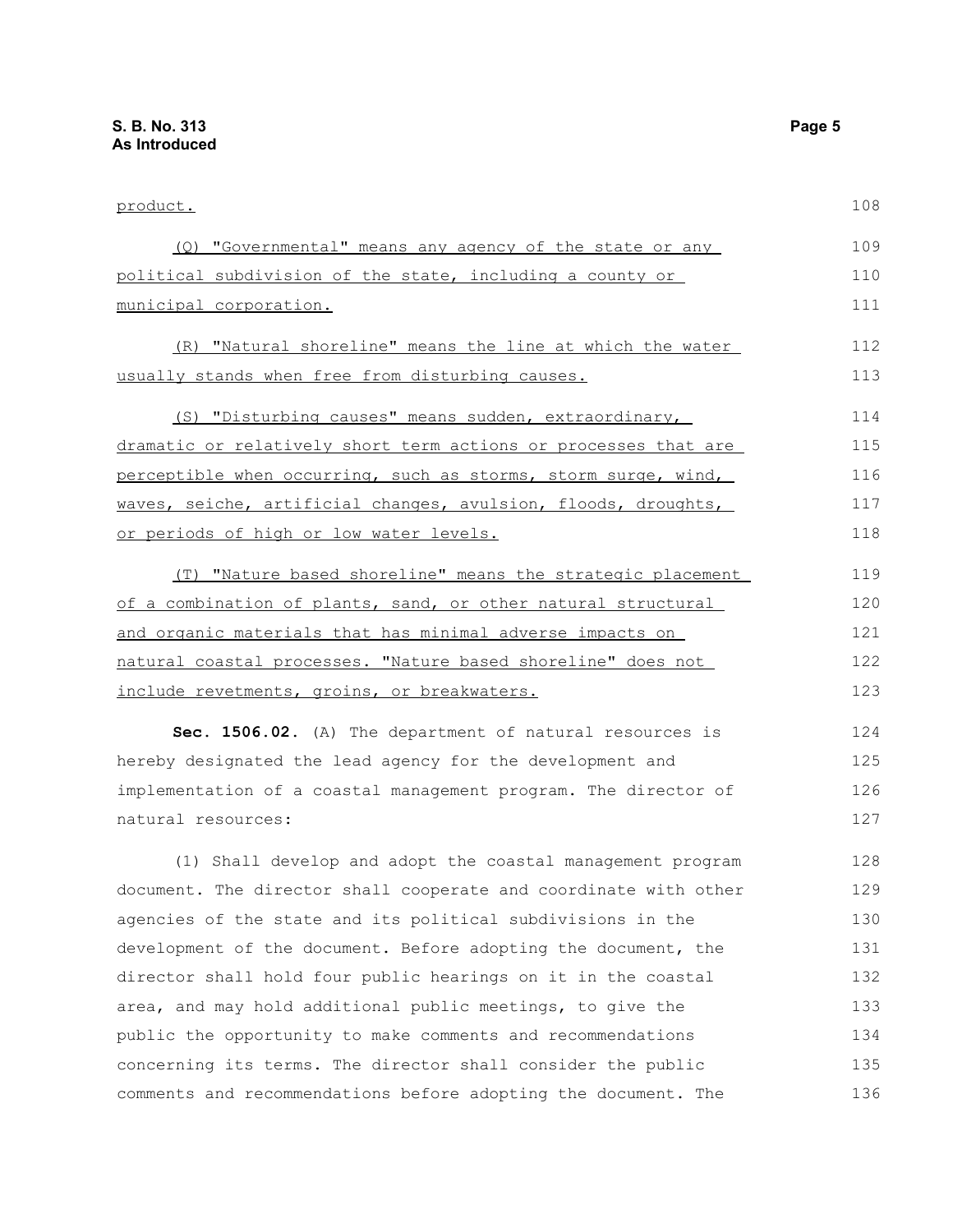#### **S. B. No. 313** Page 6 **As Introduced**

director may amend the coastal management program document, provided that, prior to making changes in it, the director notifies by mail those persons who submitted comments and recommendations concerning the original document and appropriate agencies of the state and its political subdivisions and organizations on the list maintained by the director under division (A)(3)(a) of this section. The director may hold at least one public hearing on the proposed changes. (2) Shall administer the coastal management program in accordance with the coastal management program document, this chapter, and rules adopted under it; (3) Shall adopt and may amend or rescind rules under Chapter 119. of the Revised Code for the implementation, administration, and enforcement of the coastal management program and the other provisions of this chapter. Before the adoption, amendment, or rescission of rules under division (A) (3) of this section, the director shall do all of the following: (a) Maintain a list of interested public-persons and private organizations and mail send notice to those persons and organizations of any proposed rule or amendment to or rescission of a rule at least thirty days before any public hearing on the proposal; (b) Mail-Send a copy of each proposed rule, amendment, or rescission to any person who requests a copy within five days after receipt of the request; (c) Consult with appropriate statewide organizations and units of local government that would be affected by the proposed rule, amendment, or rescission. Although the director is expected to discharge these 137 138 139 140 141 142 143 144 145 146 147 148 149 150 151 152 153 154 155 156 157 158 159 160 161 162 163 164 165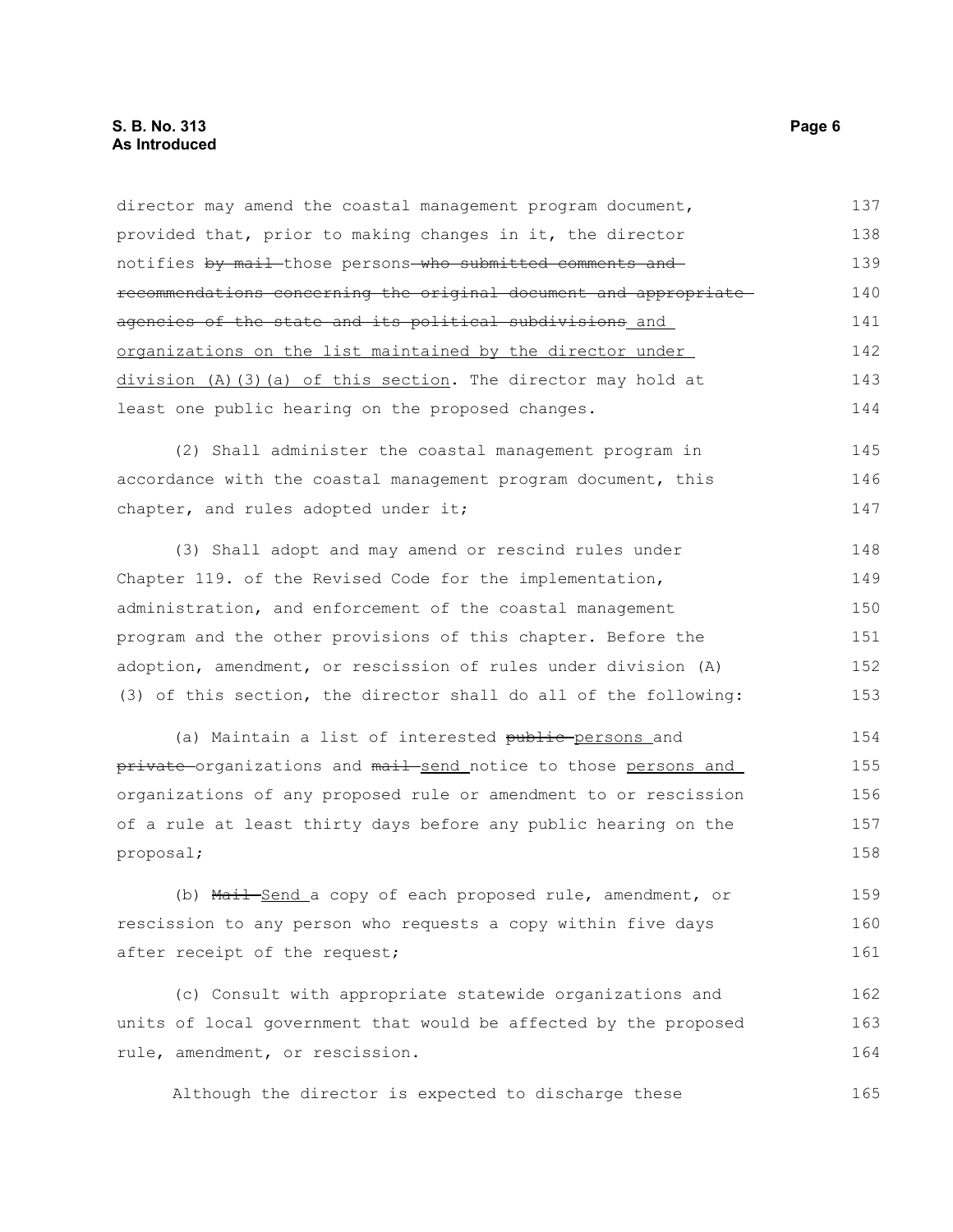duties diligently, failure to mail any notice or copy or to so consult with any person is not jurisdictional and shall not be construed to invalidate any proceeding or action of the director. 166 167 168 169

(4) Shall provide for consultation and coordination between and among state agencies, political subdivisions of the state, and interstate, regional, areawide, and federal agencies in carrying out the purposes of the coastal management program and the other provisions of this chapter; 170 171 172 173 174

(5) Shall, to the extent practicable and consistent with the protection of coastal area resources, coordinate the rules and policies of the department of natural resources with the rules and policies of other state and federal agencies to simplify and consolidate the regulation of activities along the Lake Erie shoreline; 175 176 177 178 179 180

(6) May, to accomplish the purposes of the coastal management program and the other provisions of this chapter, contract with any person and may accept and expend gifts, bequests, and grants of money or property from any person. 181 182 183 184

(B) Every agency of the state, upon request of the director, shall cooperate with the department of natural resources in the implementation of the coastal management program. 185 186 187 188

(C) The director shall establish a coastal management assistance grant program. Grants may be awarded from federal funds received for that purpose and from such other funds as may be provided by law to any municipal corporation, county, township, park district created under section 511.18 or 1545.04 of the Revised Code, conservancy district established under 189 190 191 192 193 194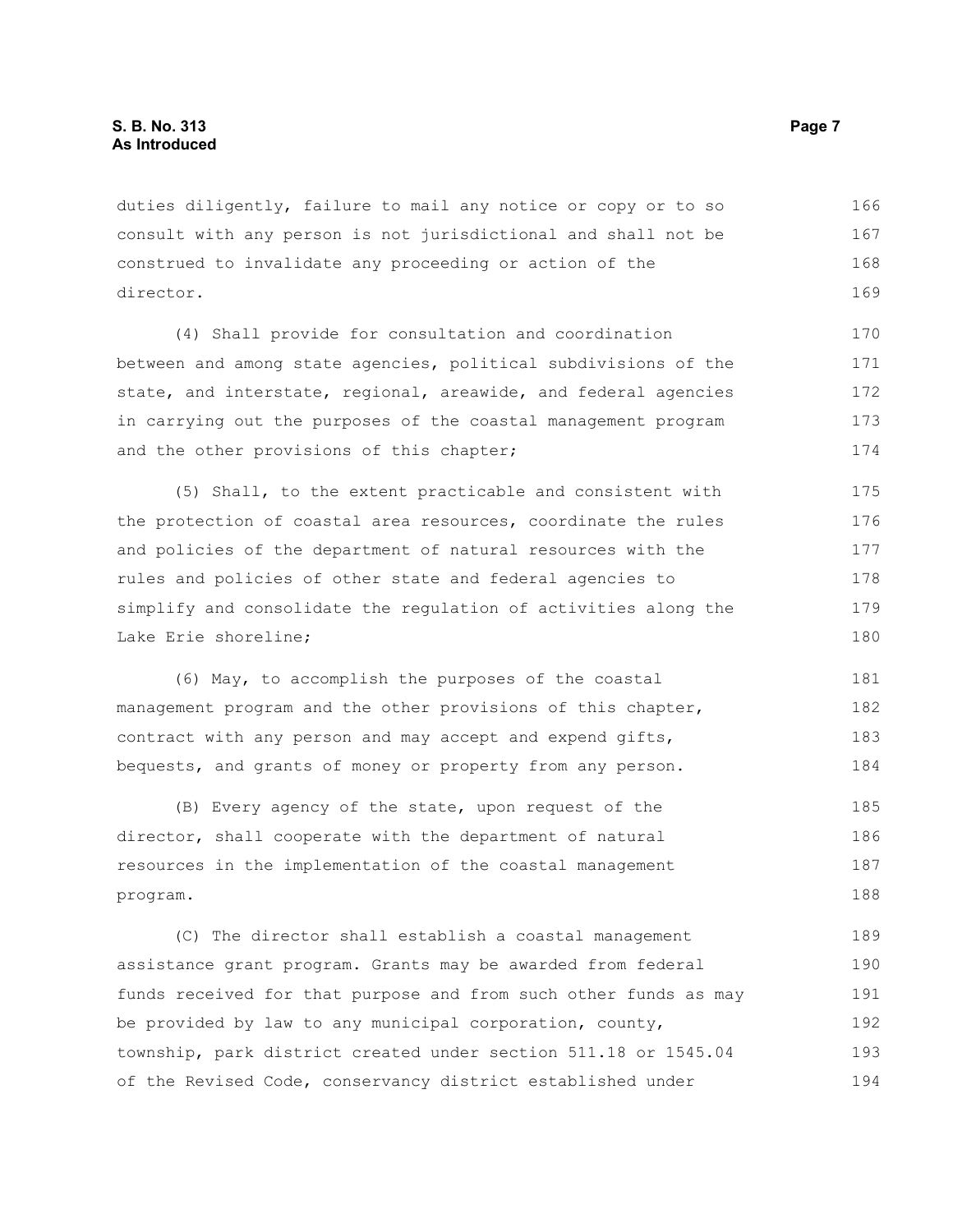#### **S. B. No. 313** Page 8 **As Introduced**

Chapter 6101. of the Revised Code, port authority, other political subdivision, state agency, educational institution, or nonprofit corporation to help implement, administer, or enforce any aspect of the coastal management program. Grants may be used for any of the following purposes: 195 196 197 198 199

(1) Feasibility studies and engineering reports for projects that are consistent with the policies in the coastal management program document; 200 201 202

(2) The protection and preservation of wetlands, beaches, fish and wildlife habitats, minerals, natural areas, prime agricultural land, endangered plant and animal species, or other significant natural coastal resources; 203 204 205 206

(3) The management of shoreline development to prevent loss of life and property in coastal flood hazard areas and coastal erosion areas, to set prioitiespriorities for waterdependent energy, commercial, industrial, agricultural, and recreational uses, or to identify environmentally acceptable sites for dredge spoil disposal; 207 208 209 210 211 212

(4) Increasing public access to Lake Erie and other public places in the coastal area;

(5) The protection and preservation of historical, cultural, or aesthetic coastal resources; 215 216

(6) Improving the predictability and efficiency of governmental decision making related to coastal area management; 217 218

(7) Adopting, administering, and enforcing zoning ordinances or resolutions relating to coastal flood hazard areas or coastal erosion areas; 219 220 221

(8) The redevelopment of deteriorating and underutilized 222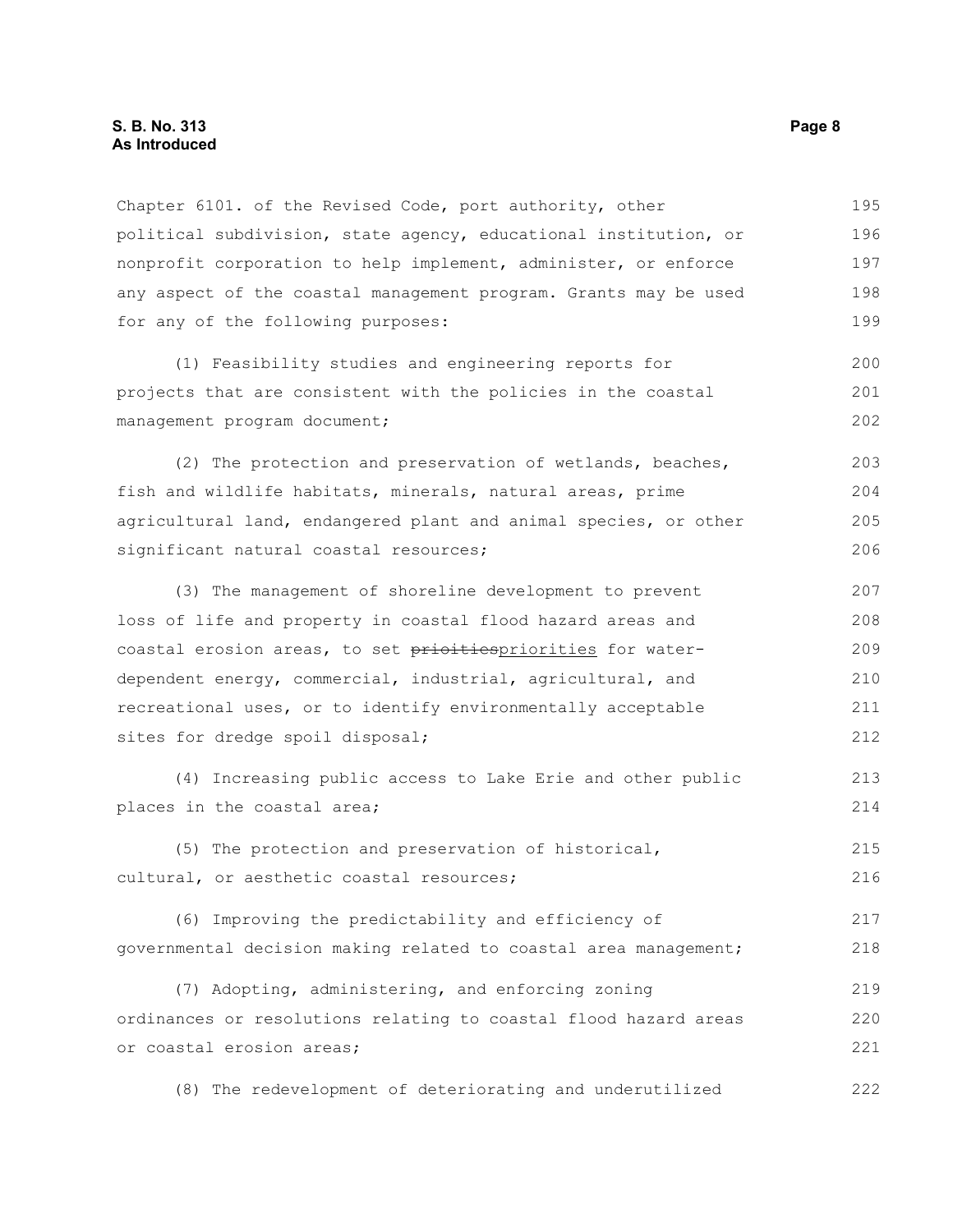waterfronts and ports;

|  | (9) Other purposes approved by the director. |  |  |  |  |  |  |
|--|----------------------------------------------|--|--|--|--|--|--|
|--|----------------------------------------------|--|--|--|--|--|--|

**Sec. 1506.06.** (A) The director of natural resources, using the best available scientific records, data, and analyses of shoreline recession, shall make a preliminary identification of Lake Erie coastal erosion areas, which are the land areas anticipated to be lost by Lake Erie-related erosion within a thirty-year period if no additional approved erosion control measures are completed within that time. The preliminary identification shall state the bluff recession rates for the coastal erosion areas and shall take into account areas where substantial filling, protective measures, or naturally stable land has significantly reduced recession. Prior to making the preliminary identification, the director shall may consult with the appropriate authority of each municipal corporation, county, and township having territory within an area that the director proposes to identify as a Lake Erie coastal erosion area. Upon-225 226 227 228 229 230 231 232 233 234 235 236 237 238 239

Upon making the preliminary identification, the director shall notify by certified mail the appropriate authority of each municipal corporation, county, and township having territory within a Lake Erie coastal erosion area of the preliminary identification. The notice shall delineate the portion of a Lake Erie coastal erosion area within the jurisdiction of, and shall be made available for public inspection by, the municipal corporation, county, or township. The director also shall publish a notice in a newspaper of general circulation in each affected locality stating that the preliminary identification has been made and stating where information delineating the Lake Erie coastal erosion areas may be inspected by the public and shall notify each landowner of record in a coastal erosion area 240 241 242 243 244 245 246 247 248 249 250 251 252

223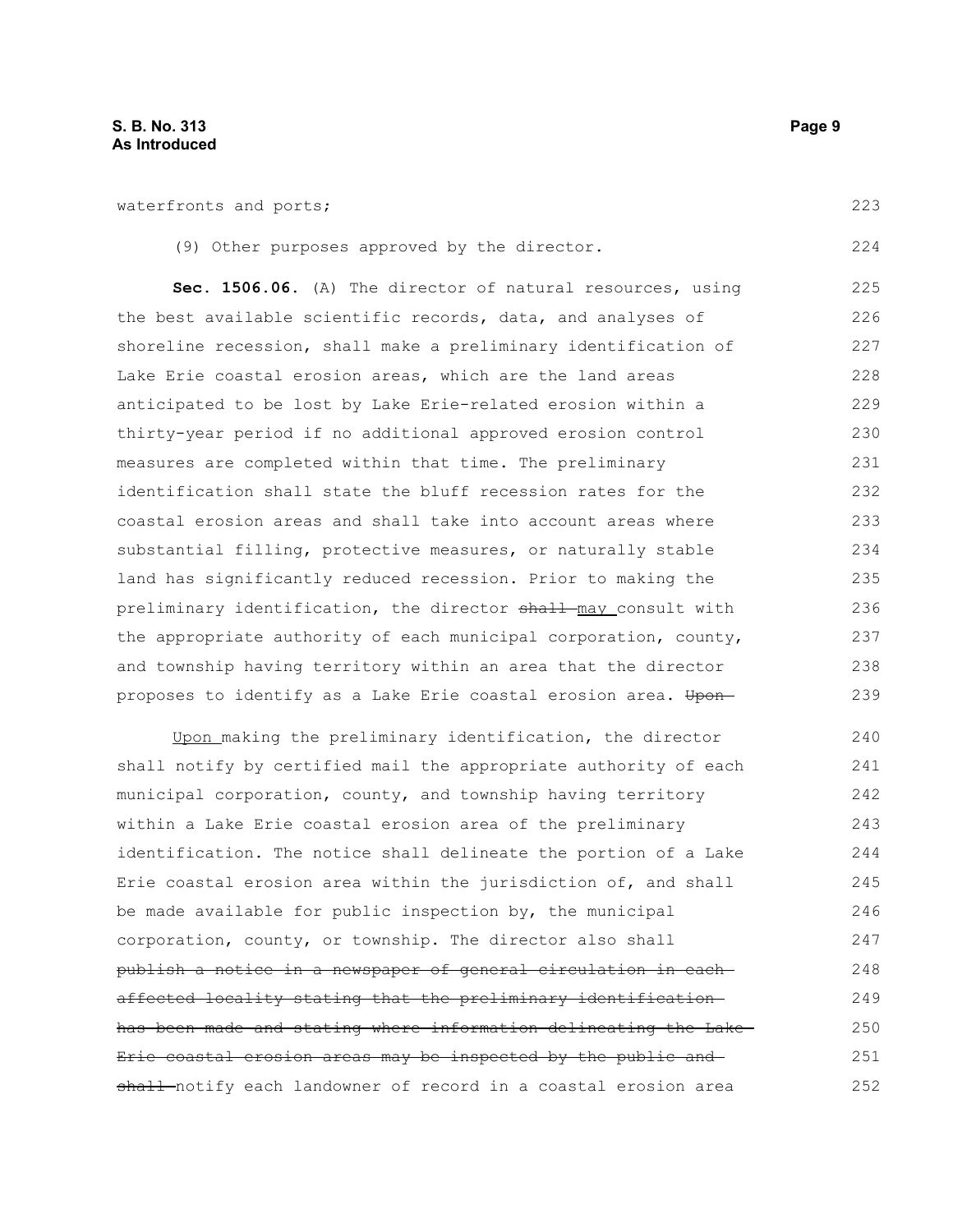#### **S. B. No. 313 Page 10 As Introduced**

of the preliminary identification. The notification shall be sent by certified mail to the affected landowner at the address indicated in the most recent tax duplicate. Within  $\frac{1}{1 + \frac{1}{1 + \frac{1}{1 + \frac{1}{1 + \frac{1}{1 + \frac{1}{1 + \frac{1}{1 + \frac{1}{1 + \frac{1}{1 + \frac{1}{1 + \frac{1}{1 + \frac{1}{1 + \frac{1}{1 + \frac{1}{1 + \frac{1}{1 + \frac{1}{1 + \frac{1}{1 + \frac{1}{1 + \frac{1}{1 + \frac{1}{1 + \frac{1}{1 + \frac{1}{1 + \frac{1}{1 + \frac{1}{1 + \frac$ days after the notifications required by this division, the director shall hold public hearings meetings in each of the shoreline counties on the preliminary identification of the Lake Erie coastal erosion areas. Any 253 254 255 256 257 258 259

Any affected municipal corporation, county, township, or private landowner may file with the director a written objection to the preliminary identification at any of those hearings such public meeting or at any other time within one hundred twentyninety days from the date indicated in of the certified mail notice, which date shall be one week following the date of thenotice. For any such objection, verifiable evidence or documentation shall be submitted indicating that some portion of a Lake Erie coastal erosion area should not have been included in the areas defined by the preliminary identification. A municipal corporation, county, or township may object only with respect to territory within its jurisdiction or other territory that it owns; a private landowner may object only with respect to the landowner's land. 260 261 262 263 264 265 266 267 268 269 270 271 272 273

(B) The director shall review all objections filed under division (A) of this section. The director may then modify thepreliminary identification of Lake Erie coastal erosion areas. Within the next ninety days, the director shall notify each objecting person of the director's decision regarding the objection. The director also shall notify, within that ninetyday period, any other owner for whom the director's decision results in a modification on that other owner's property. 274 275 276 277 278 279 280 281

(C) Whenever the preliminary identification of a Lake Erie 282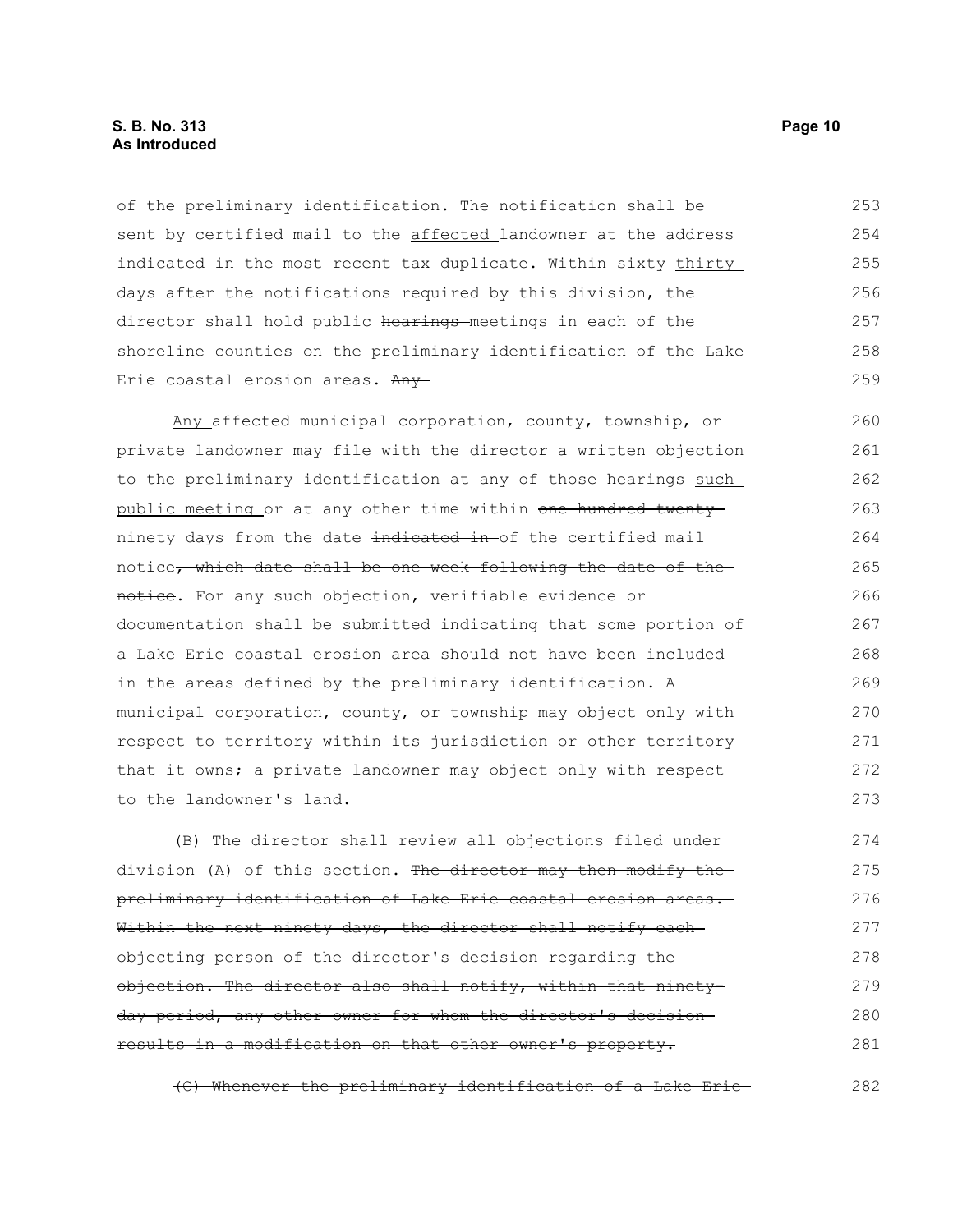#### **S. B. No. 313 Page 11 As Introduced**

coastal erosion area is modified as a result of an objection, the director shall so notify the affected municipal corporation, county, or township and shall publish a notice of the modification in a newspaper of general circulation in the affected locality. Objections to modifications may be filed within sixty days of the newspaper notification required by this division or within sixty days of the date of the property owner's notification required by division (B) of this section, whichever is later, and shall be filed in the same manner as objections to the original preliminary identification. The director shall rule on each objection to a modification within sixty days after receiving it. 283 284 285 286 287 288 289 290 291 292 293 294

(D) After Within ninety days after the director has ruled on each received the last objection filed under division (B) or  $\overline{(C) - (\underline{A})}$  of this section, the director shall make a final identification of the Lake Erie coastal erosion areas-and. The director shall incorporate any modifications to the preliminary identification resulting from the director's review of the objections. The director shall notify by certified mail the appropriate authority of each affected municipal corporation, county, and township, and private landowner of the final identification. The final identification may be appealed under section 1506.08 of the Revised Code. 295 296 297 298 299 300 301 302 303 304 305

 $(E)$  (C) At least once every ten years, the director shall review and may revise the identification of Lake Erie coastal erosion areas, taking into account any recent natural or artificially induced changes affecting anticipated recession. The review and revision shall be done in the same manner as that provided for original preliminary and final identification in this section. 306 307 308 309 310 311 312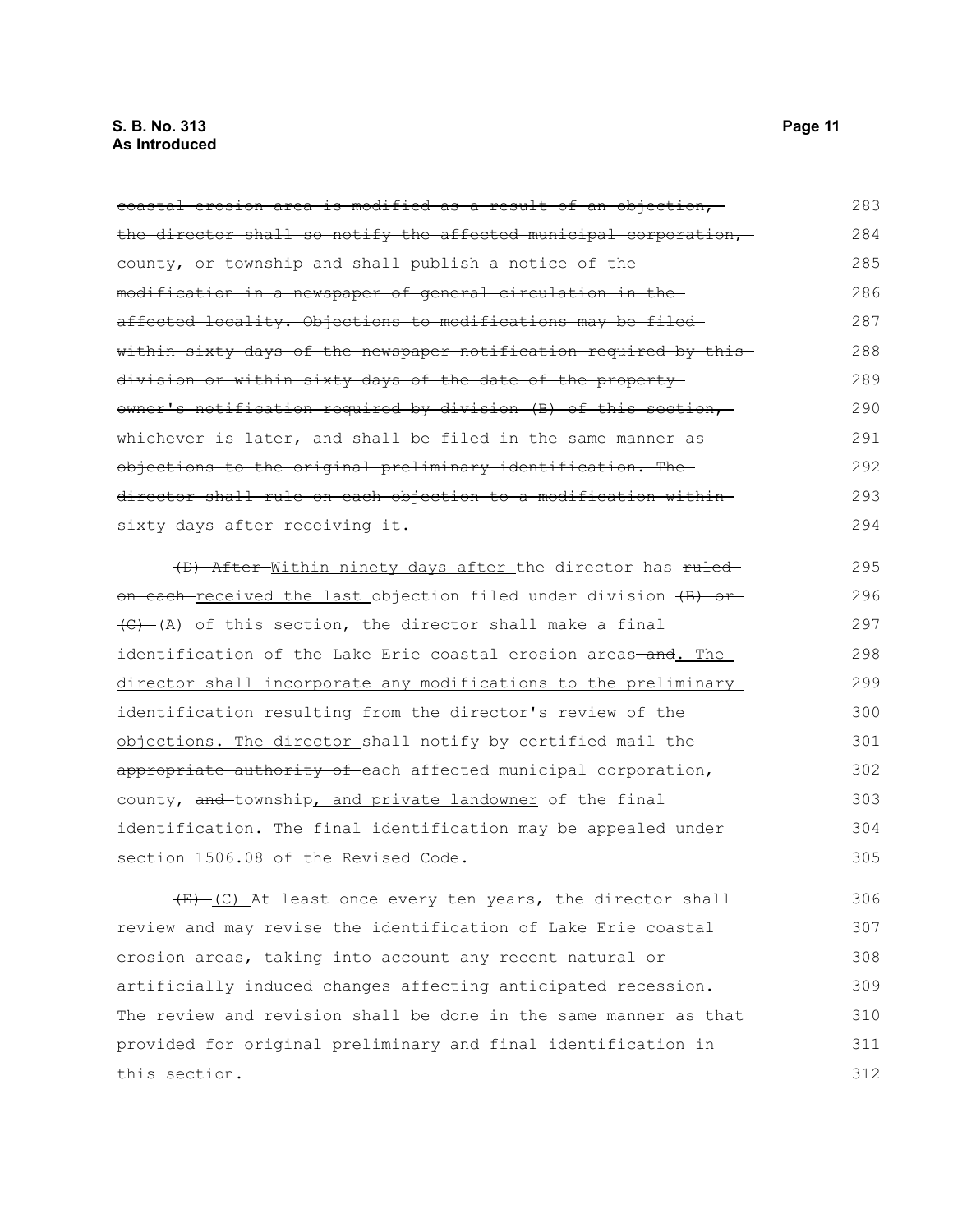#### **S. B. No. 313 Page 12 As Introduced**

 $(F)$  (D) Any person who has received written notice under this section or section 5302.30 of the Revised Code that a parcel or any portion of a parcel of real property that the person owns has been included in a Lake Erie coastal erosion area identified under this section shall not sell or transfer any interest in that real property unless the person first provides written notice to the purchaser or grantee that the real property is included in a Lake Erie coastal erosion area. The written notice shall be provided in accordance with section 5302.30 of the Revised Code. 313 314 315 316 317 318 319 320 321 322

 $\overline{(G) - (E)}$  No state agency, county, township, or municipal corporation, or any other political subdivision or special district in this state established by law shall use the fact that property has been identified as a Lake Erie coastal erosion area as a basis for any of the following: 323 324 325 326 327

(1) Failing to enter into or renew a lease  $or$ -under section 1506.11 of the Revised Code or failing to issue or renewobtain a coastal permit under-required by section 1506.11-1506.40 of the Revised Code;

(2) Failing to issue or renew a permit required by law, other than a permit issued under section 1506.07 of the Revised Code; 332 333 334

(3) Taking private property for public use in the exercise of the power of eminent domain;

(4) Determining what constitutes just compensation for a taking of the property in the exercise of the power of eminent domain. 337 338 339

**Sec. 1506.07.** (A) No later than December 31, 1994, the director of natural resources shall adopt, and may subsequently 340 341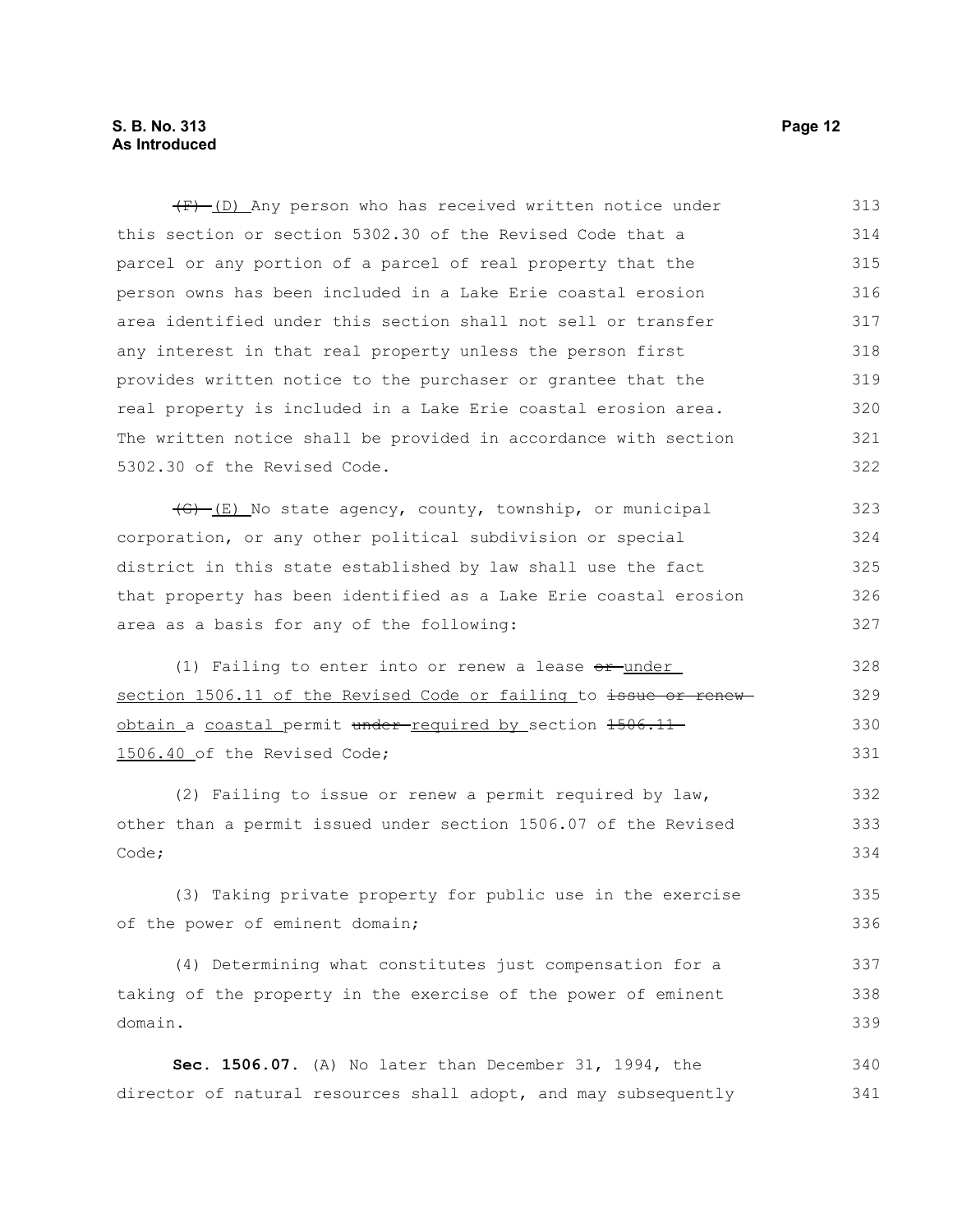amend or rescind, rules in accordance with Chapter 119. of the Revised Code governing the erection, construction, and redevelopment of permanent structures in Lake Erie coastal erosion areas identified under section 1506.06 of the Revised Code and such other rules as are necessary to implement this section. The rules shall include, without limitation,  $a$ -all of the following: (1) A requirement that any person who intends to erect, construct, or redevelop any permanent structure in a Lake Erie coastal erosion area obtain a permit to do so from the director and requirements; (2) Requirements and procedures for the issuance of such permits, including, without limitation, al (3) A requirement that no later than thirty-ninety days after receiving a complete permit application, the director either shall notify the applicant that the application is either approved, conditionally approved, or denied-and, if. If an application is denied, the director shall include with the notice a reason for the denial or shall notify the applicant of. If the application is conditionally approved, the director shall include with the notice any modification necessary to qualify the application for approval-and a. (4) A requirement that each permit contain a reference to the volume and page of the deed record by which the current owner of the property to be improved obtained title to it. (B) The rules adopted under this division (A) of this section do not apply to the erection, construction, or redevelopment of a permanent structure for which a permit was issued or plan was approved by any state agency, political 342 343 344 345 346 347 348 349 350 351 352 353 354 355 356 357 358 359 360 361 362 363 364 365 366 367 368 369 370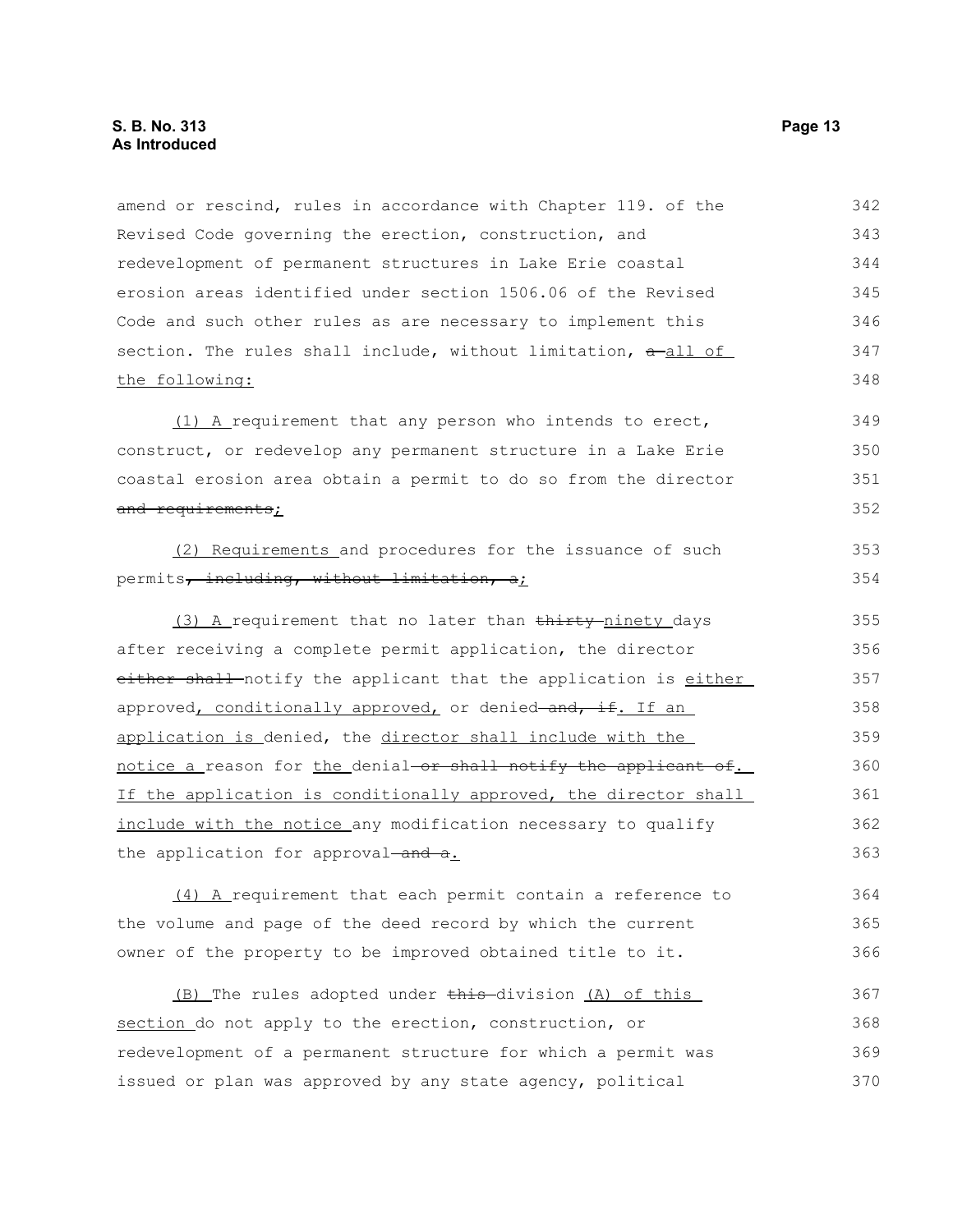following: (1) The effective date of those rules; (2) The date the director notifies each municipal corporation, county, and township of the final identification of the coastal erosion areas pursuant to section 1506.06 of the Revised Code; (3) The date the director adopts the coastal management program document pursuant to section 1506.02 of the Revised Code. (B) (C) No person shall erect, construct, or redevelop a permanent structure on land within a Lake Erie coastal erosion area without a permit issued in accordance with rules adopted under division (A) of this section. The director shall grant a permit under those rules if the proposed site is protected by an effective erosion control measure approved by the director that will protect the permanent structure or if both of the following criteria are met: (1) The structure will be movable or will be situated as far landward as applicable zoning resolutions or ordinances permit; (2) The person seeking the authorization will suffer exceptional hardship if the authorization is not given. The approval of an effective erosion control measure by the director for the purposes of this division does not create 372 373 374 375 376 377 378 379 380 381 382 383 384 385 386 387 388 389 390 391 392 393 394 395

subdivision of this state, or federal agency prior to any of the

liability on the part of the director, the department of natural resources, or the state, municipal corporation, county, or township regarding the future protection of the site for which the measure was approved. 396 397 398 399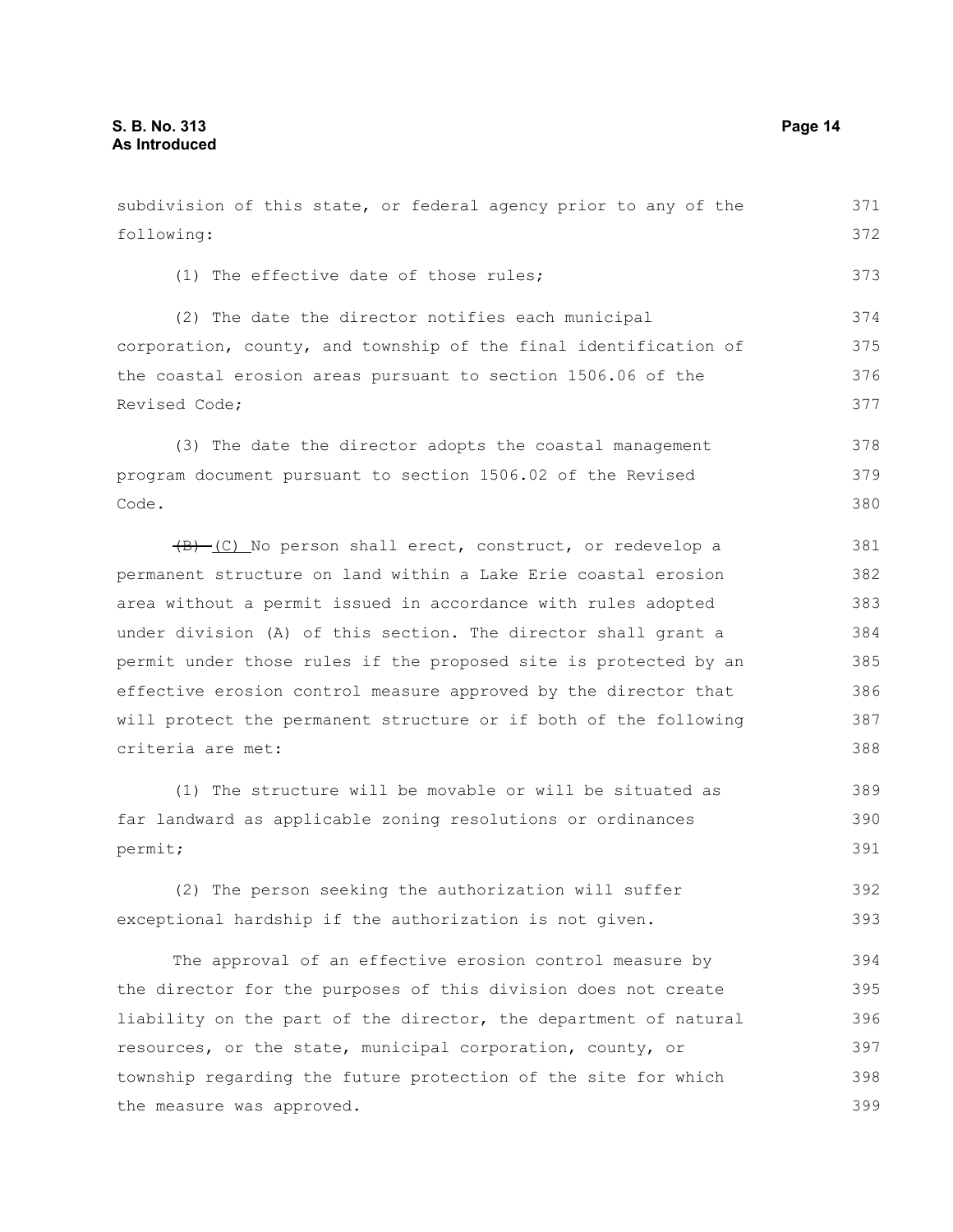#### **S. B. No. 313 Page 15 As Introduced**

The director shall not require a permit for the erection, construction, or redevelopment of a permanent structure on any parcel of property within a Lake Erie coastal erosion area if that property is not adjacent to Lake Erie. 400 401 402 403

(C) (D) The director or histhe director's authorized representative may issue a stop work order whenever the director finds, after inspection, that any erection, construction, or redevelopment is being conducted within a Lake Erie coastal erosion area in violation of division  $(B) - (C)$  of this section. 404 405 406 407 408

(D) (E) A permit granted by the director under division (B) of-this section is not required within the territory of any county or municipal corporation that has adopted and is enforcing a Lake Erie coastal erosion area resolution or ordinance within its zoning or building regulations if the resolution or ordinance has been reviewed by the director under this division and meets or exceeds the standards established under division  $\overline{(B) - (C)}$  of this section. 409 410 411 412 413 414 415 416

No later than thirty days after adopting, amending, or rescinding a Lake Erie coastal erosion area resolution or ordinance under this division, the legislative authority of the county or municipal corporation shall submit it to the director for review and comment. No later than thirty days after receiving the resolution or ordinance, the director shall notify the legislative authority that the resolution or ordinance does or does not meet or exceed the standards established under division  $\overline{(B)}$  (C) of this section. If it does, the director's notice also shall indicate that a permit granted by the director under division  $\overline{(B)}$  (C) of this section is not required within the territory of that county or municipal corporation. If the resolution or ordinance does not meet those standards, the 417 418 419 420 421 422 423 424 425 426 427 428 429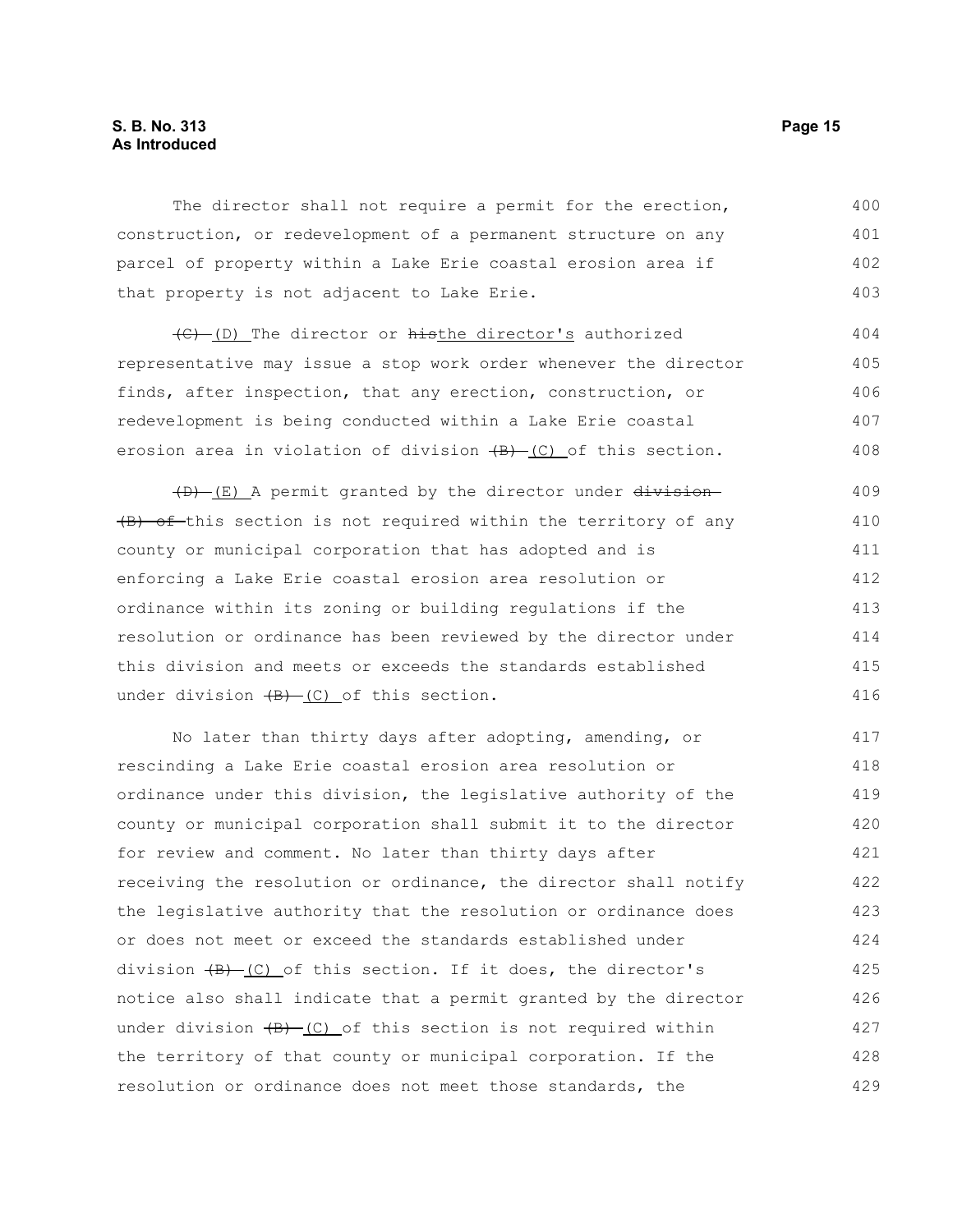legislative authority may submit a revised resolution or ordinance under this division until the director notifies the legislative authority that the resolution or ordinance meets those standards. 430 431 432 433

Beginning on the thirty-first day of January following the director's notice that the resolution or ordinance meets or exceeds the standards established under division  $\{B\}$  (C) of this section, and every two years thereafter, the legislative authority shall submit to the director, on a form created by the department, a report of the county's or municipal corporation's relevant administrative and enforcement activities during the previous two calendar years. 434 435 436 437 438 439 440 441

If the director determines at any time that a Lake Erie coastal erosion area resolution or ordinance that the director has determined under this division meets or exceeds the standards established under division  $\overline{(B) - (C)}$  of this section is being inadequately enforced, the director shall so notify the legislative authority that adopted it-and. The director also shall notify the legislative authority that it may respond to the director's determination in accordance with the procedure for doing so established by rules adopted under this section. If after considering the legislative authority's response the director determines that the resolution or ordinance still is being inadequately enforced, the director shall reinstate the permit requirement of division  $\overline{(B)}$  (C) of this section within the territory of the affected county or municipal corporation. 442 443 444 445 446 447 448 449 450 451 452 453 454 455

**Sec. 1506.08.** Any (A) Subject to division (B) of this section, a person who is adversely affected by the any of the following may initiate an appeal in accordance with Chapter 119. of the Revised Code: 456 457 458 459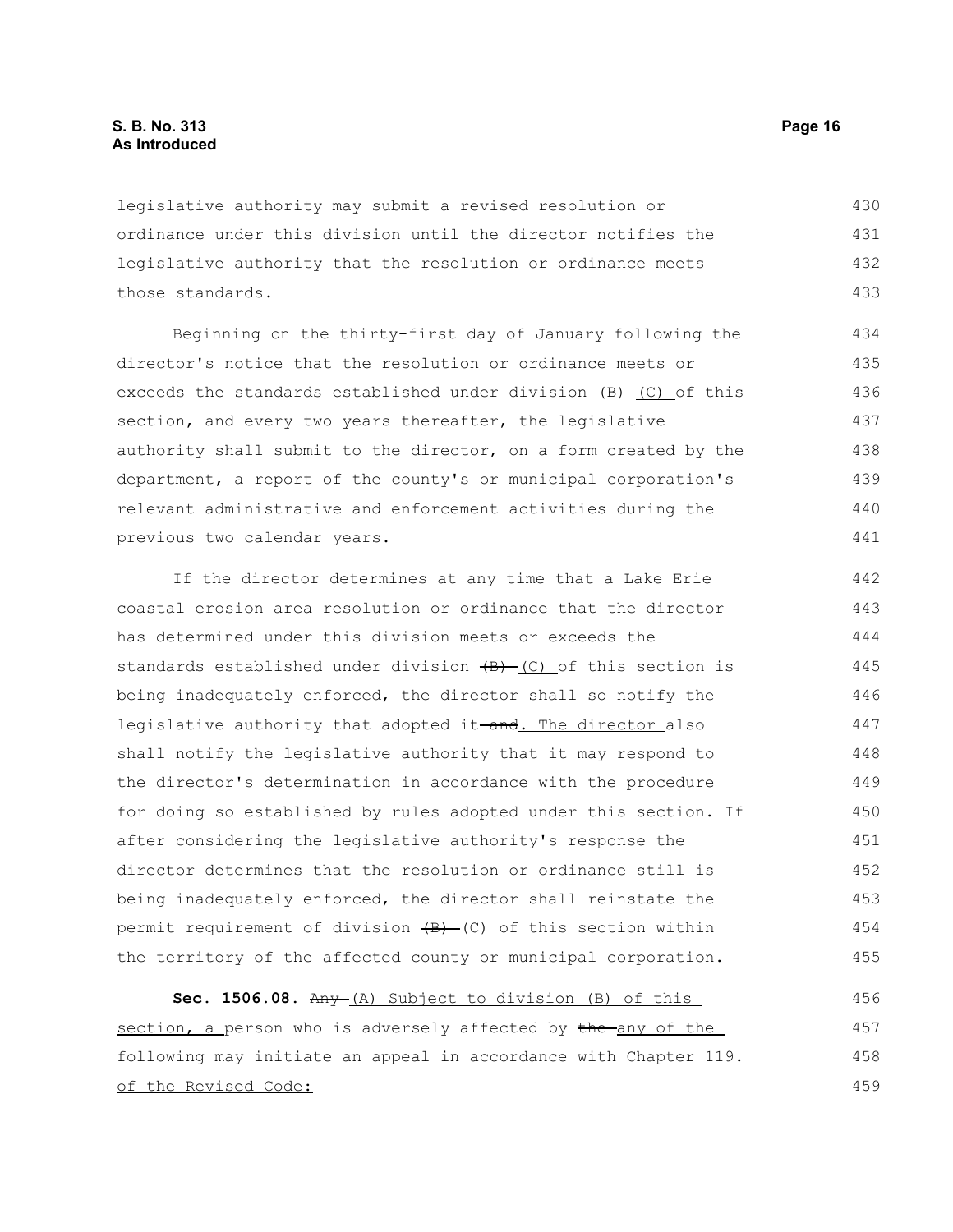erosion area under division  $(D)$  (B) of section 1506.06 of the Revised Code or any other final administrative act of the director of natural resources under this chapter or whoreceives; (2) The denial of a permit application under rules adopted under division (A) of section 1506.07 of the Revised Code $\tau_L$ (3) Any other final administrative act of the director of natural resources under this chapter. (B) A person shall initiate an appeal under division (A) of this section within thirty days after the identification, act, or denial, may appeal it in accordance with Chapter 119. of the Revised Code, or act. **Sec. 1506.09.** (A)(1) No person shall violate or fail to comply with any provision of this chapter, any rule or order adopted or issued under it, or any condition of a permit issued in accordance with rules, resolutions, or ordinances adopted under it. (2) The attorney general, upon written request of the director of natural resources, shall bring an action for an injunction against any person who has violated, is violating, or is threatening to violate division (A)(1) of this section. (3) Any person who violates any provision of this chapter, any rule or order adopted or issued under it, or any condition of a permit issued in accordance with rules adopted under division (A) of section 1506.07 of the Revised Code shall, in addition to any fine that may be assessed under section 1506.99 of the Revised Code, be assessed a civil penalty of not more 461 462 463 464 465 466 467 468 469 470 471 472 473 474 475 476 477 478 479 480 481 482 483 484 485 486 487

than five thousand dollars for each offense to be paid into the

(1) The final identification of a Lake Erie coastal

460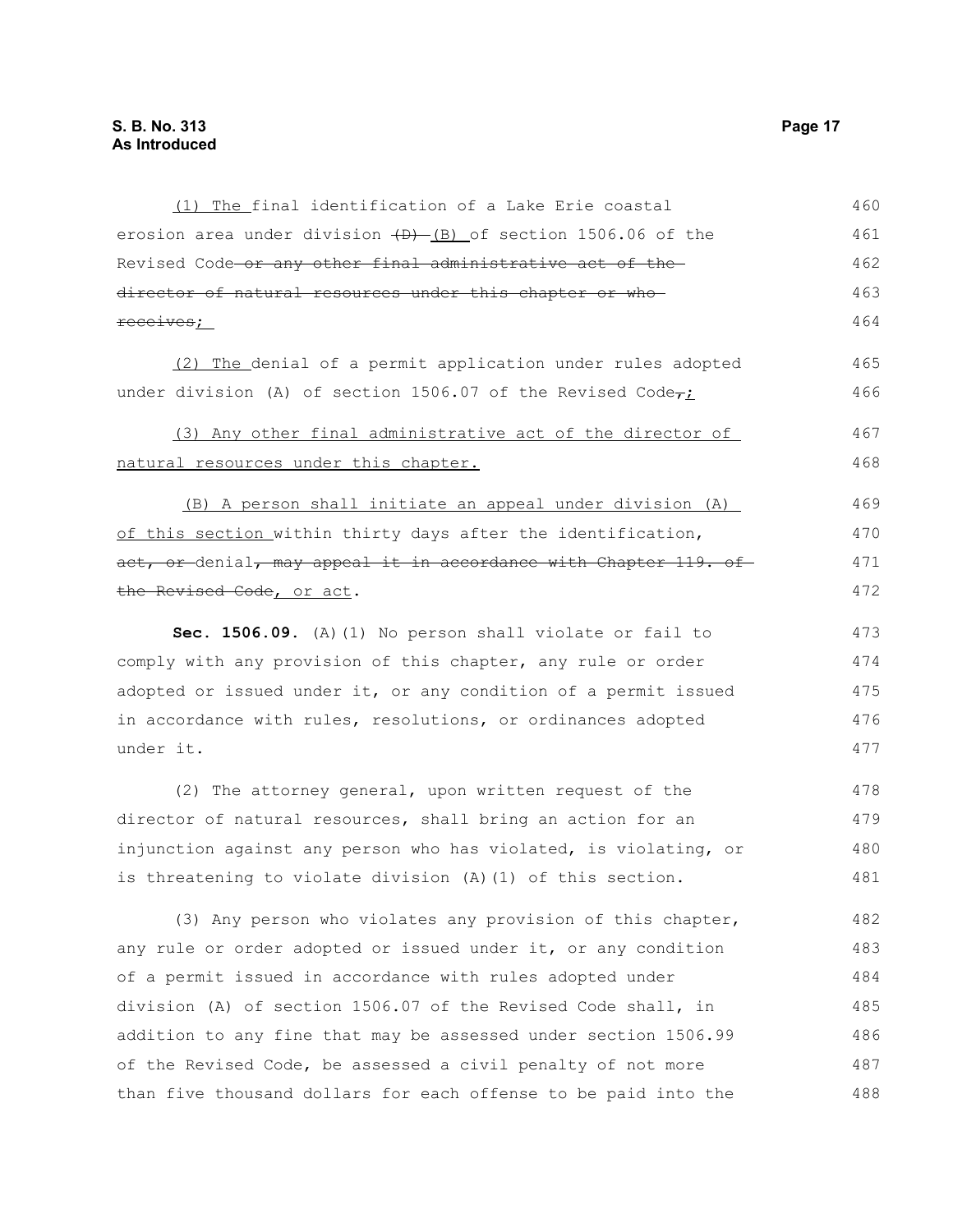#### **S. B. No. 313 Page 18 As Introduced**

state treasury to the credit of the general revenue fund. Upon written request of the director, the attorney general shall commence an action against any such violator. Any action under this division is a civil action, governed by the Rules of Civil Procedure and other rules of practice and procedure applicable to civil actions. 489 490 491 492 493 494

(B) The prosecuting attorney of a county or the city director of law of a municipal corporation that has adopted a resolution or ordinance in accordance with division  $(D)$  (E) of section 1506.07 of the Revised Code may, on behalf of that county or municipal corporation, respectively, bring a civil action against any person who violates that resolution or ordinance within the territory of that county or municipal corporation in the court of common pleas in the county in which the violation occurred. Any such violator may, in addition to any fine that may be assessed under section 1506.99 of the Revised Code, be assessed a civil penalty of not more than five thousand dollars for each offense together with court costs. Any moneys recovered under this division shall be paid into the treasury of the appropriate county or municipal corporation. Any action under this division shall be governed by the Rules of Civil Procedure and other rules of practice and procedure applicable to civil actions. 495 496 497 498 499 500 501 502 503 504 505 506 507 508 509 510 511

Sec. 1506.11. (A) "Territory," as As used in this  $section<sub>7</sub>:$ 512 513

(1) "Territory" means the waters and the lands presently underlying the waters of Lake Erie and the lands formerly underlying the waters of Lake Erie and now artificially filled, between the natural shoreline and the international boundary line with Canada. 514 515 516 517 518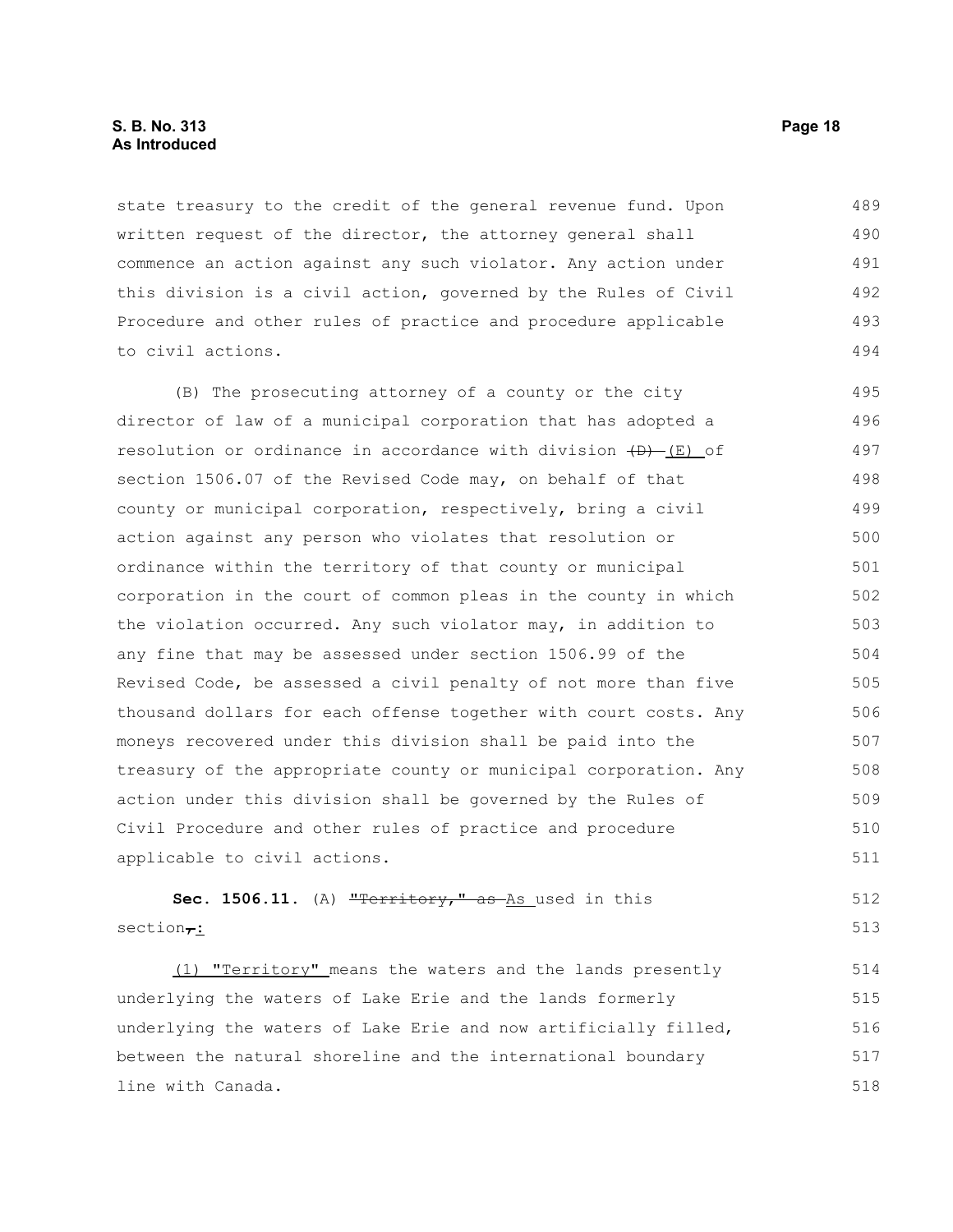| natural resources, upon application of any (2) "Local authority" | 520 |
|------------------------------------------------------------------|-----|
| means:                                                           | 521 |
| (a) A board of county commissioners with jurisdiction over       | 522 |
| territory sought to be leased, unless a municipal corporation or | 523 |
| port authority has such jurisdiction;                            | 524 |
| (b) The legislative authority of a municipal corporation         | 525 |
| with jurisdiction over territory sought to be leased, unless a   | 526 |
| port authority has such jurisdiction;                            | 527 |
| (c) A board of directors of a port authority with                | 528 |
| jurisdiction over territory sought to be leased.                 | 529 |
| (B) (1) No person who wants to shall develop or improve          | 530 |
| part of the territory, and after notice that the for commercial  | 531 |
| or governmental use without obtaining, upon application, a lease | 532 |
| from the director of natural resources under this section.       | 533 |
| (2) A lease is not required for the development or               | 534 |
| improvement of part of the territory for a use that is not       | 535 |
| commercial or governmental. However, a person seeking to develop | 536 |
| or improve part of the territory for such a use may obtain, upon | 537 |
| application, a lease from the director under this section.       | 538 |
| (C) The director, at the director's discretion, may give         | 539 |
| as provided in this section, may enter into a lease with an      | 540 |
| applicant under this section if both of the following apply:     | 541 |
| (1) The director determines that any part of the territory       | 542 |
| can be developed and improved, or the waters thereof used, as    | 543 |
| specified in the application-without impairment of the public-   | 544 |
| right of navigation, water commerce, and fishery, a lease of all | 545 |
| or any part of the state's interest therein may be entered into- | 546 |
| with the applicant, or a permit may be issued for that purpose,  | 547 |

(B) Whenever the state, acting through the director of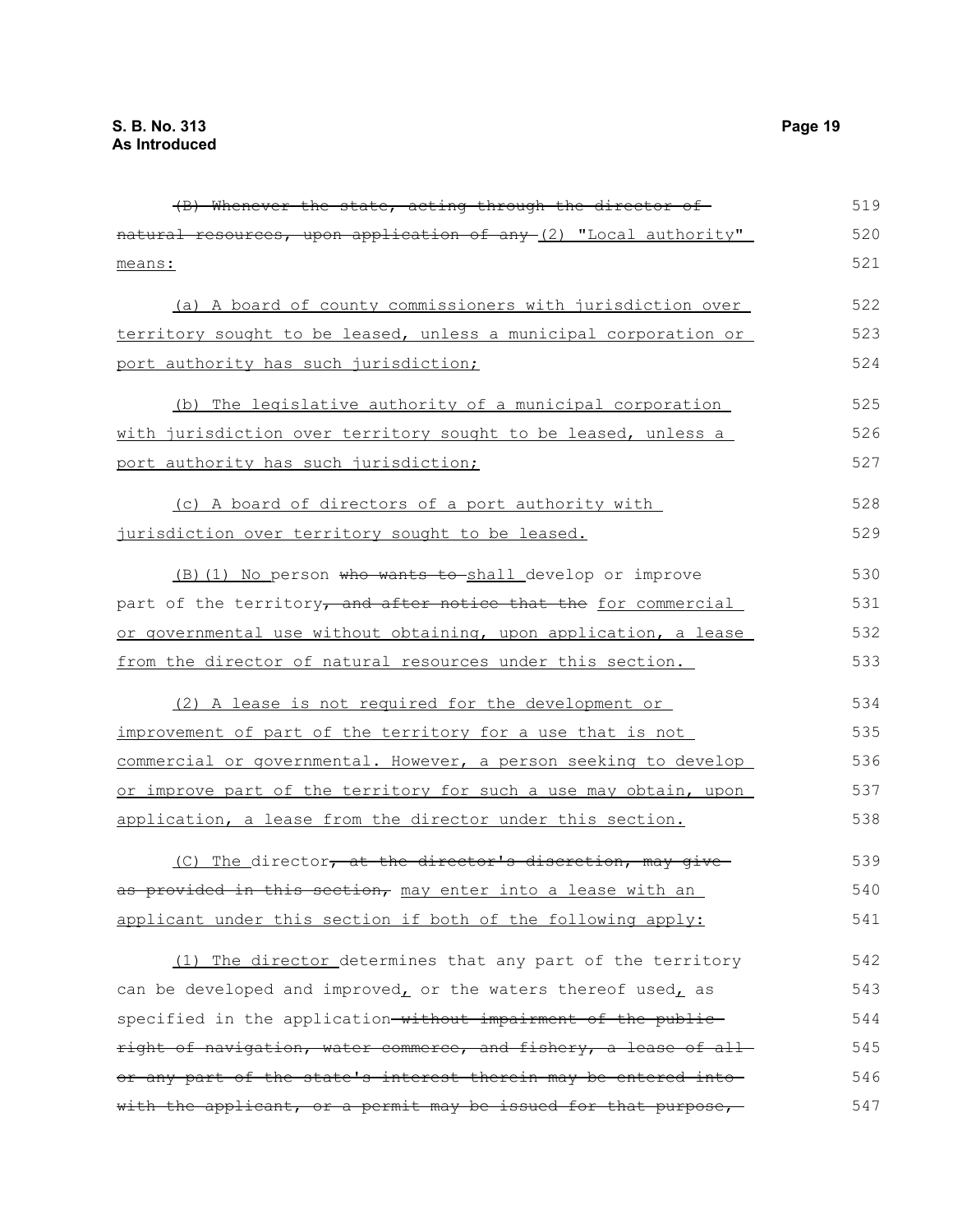subject to the powers of the United States government and inaccordance with rules adopted by the director in accordance with Chapter 119. of the Revised Code, and without prejudice to the littoral rights of any owner of land fronting on Lake Erie, provided that the legislative authority of the municipal corporation within which any such part of the territory is located, if the municipal corporation is not within the jurisdiction of a port authority, or the county commissioners of the county within which such part of the territory is located, excluding any territory within a municipal corporation or under the jurisdiction of a port authority, or the board of directors of a port authority with respect to such part of the territoryincluded in the jurisdiction of the port authority, and in compliance with this chapter; (2) The appropriate local authority has enacted an ordinance or resolution finding and determining that such both of the following: (a) The part of the territory, described by metes and bounds or by an alternate description referenced to the applicant's upland property description that is considered adequate by the director, plat of survey, is not necessary or required for the construction, maintenance, or operation by the municipal corporation, county, or port local authority of breakwaters, piers, docks, wharves, bulkheads, connecting ways, water terminal facilities, and improvements and marginal highways in aid of navigation and water commerce and that the. 548 549 550 551 552 553 554 555 556 557 558 559 560 561 562 563 564 565 566 567 568 569 570 571 572 573

(b) The land uses specified in the application comply with regulation of permissible land use under a waterfront plan of the local authority. 574 575 576

(C) Upon the filing of the application with the director, 577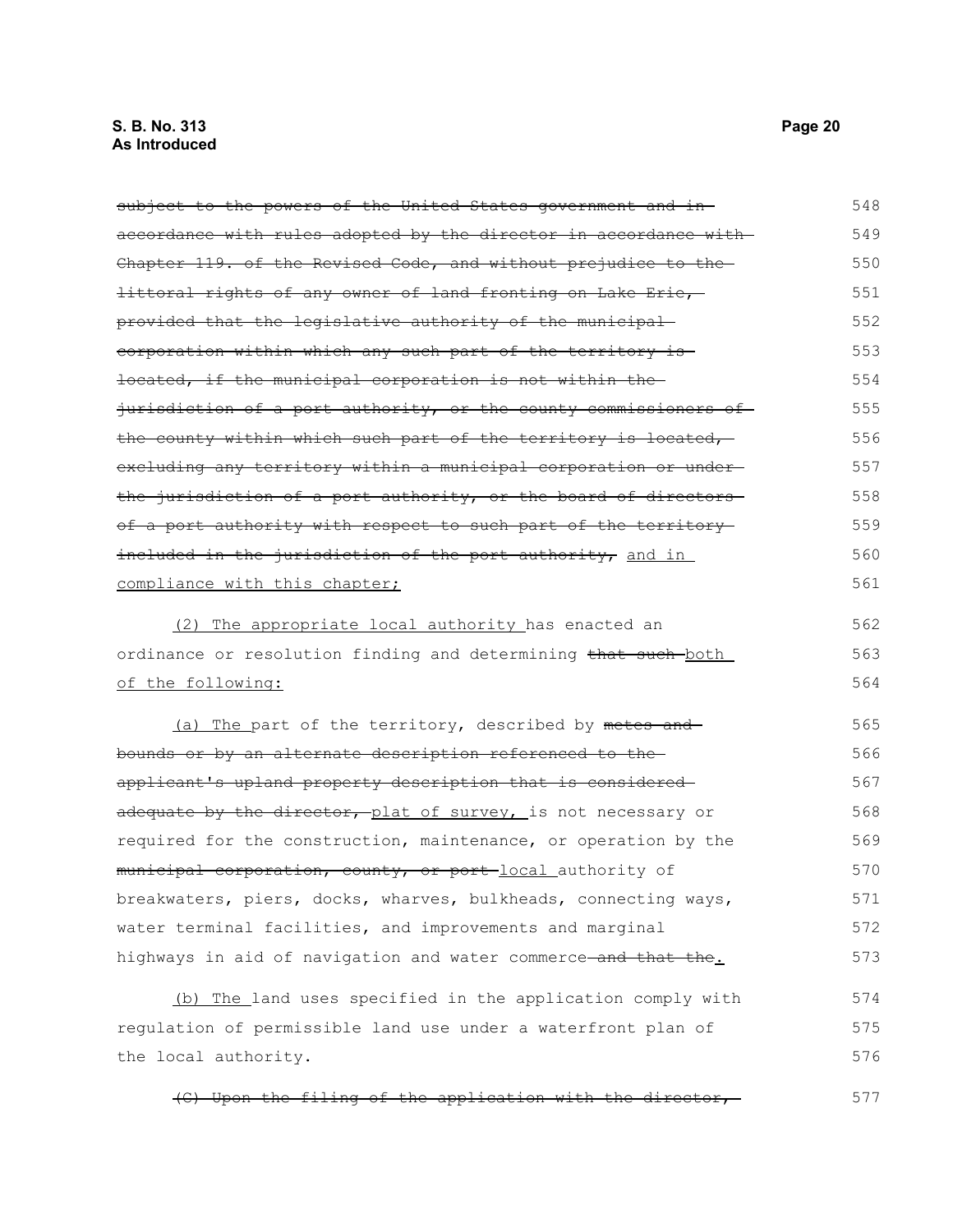the director may hold a public hearing thereon and may cause written notice of the filing to be given to any municipal corporation, county, or port authority, as the case may be, in which such part of the territory is located and also shall causepublic notice of the filing to be given by advertisement in a newspaper of general circulation within the locality where such part of the territory is located. If a hearing is to be held, public notice of the filing may be combined with public notice of the hearing and shall be given once a week for four consecutive weeks prior to the date of the initial hearing. All hearings shall be before the director and shall be open to the public, and a record shall be made of the proceeding. Parties thereto are entitled to be heard and to be represented by counsel. The findings and order of the director shall be in writing. All costs of the hearings, including publication costs, shall be paid by the applicant. The director also may holdpublic meetings on the filing of an application. (D) The director shall suspend the review of an application under this section if the director finds that a dispute exists concerning a lease application regarding any of the following: (1) The rights of the state; (2) The littoral rights of any owner of land fronting on Lake Erie; (3) The ownership of any development or improvement. The director shall not grant the lease until the dispute is resolved by either an agreement of the parties or by a court of competent jurisdiction. 578 579 580 581 582 583 584 585 586 587 588 589 590 591 592 593 594 595 596 597 598 599 600 601 602 603 604 605

(E) If the director enters into a lease under this 606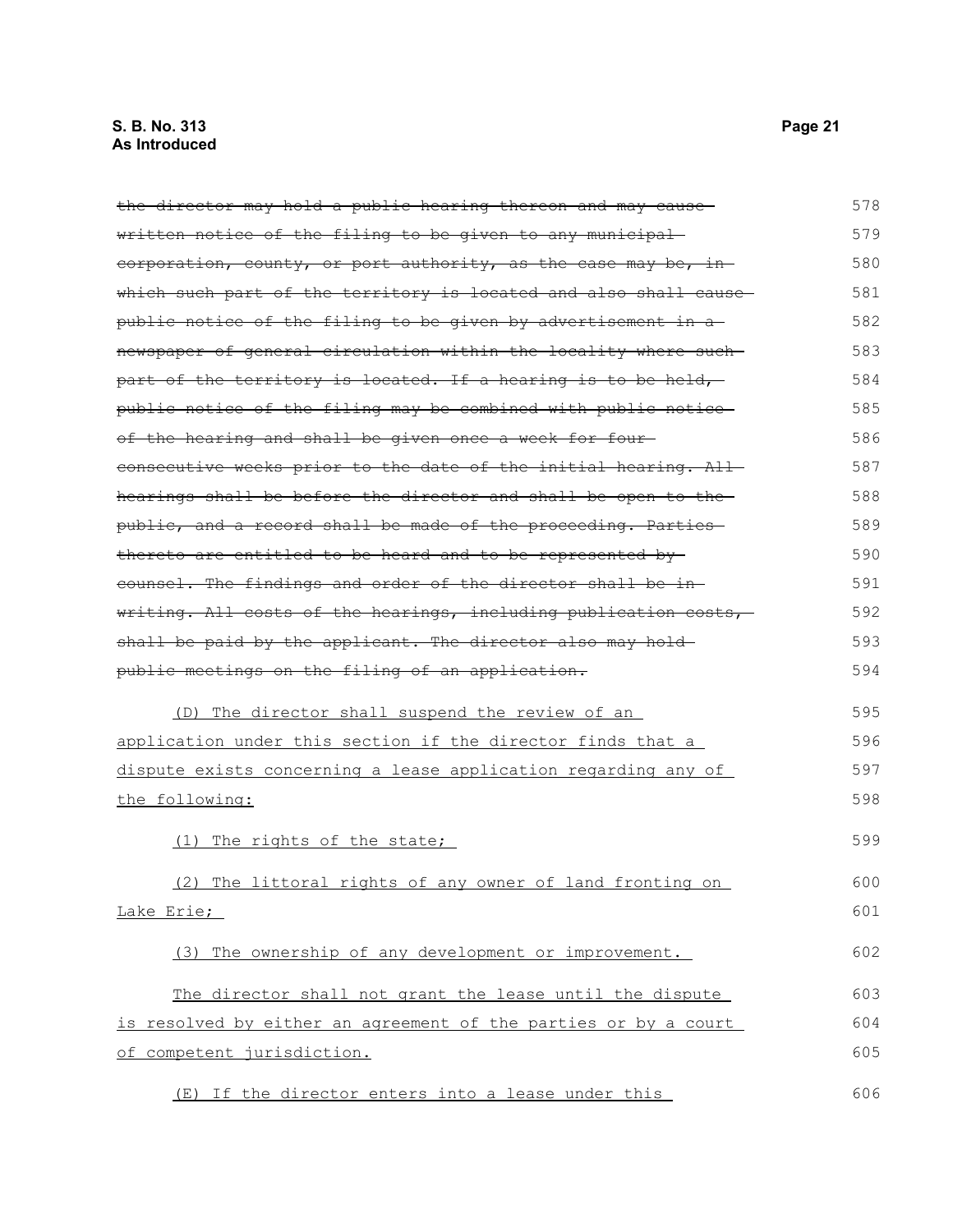| section, the director shall do so in accordance with rules       | 607 |
|------------------------------------------------------------------|-----|
| adopted under Chapter 119. of the Revised Code. A lease entered  | 608 |
| into under this section is subject to the powers of the United   | 609 |
| States government.                                               | 610 |
| (F) If the director finds that a lease may properly be           | 611 |
| entered into with the applicant-or a permit may properly be-     | 612 |
| issued to the applicant, the director shall determine the        | 613 |
| consideration to be paid by the applicant, which. The            | 614 |
| consideration shall exclude the value of the littoral rights of  | 615 |
| the owner of land fronting on Lake Erie and improvements made or | 616 |
| paid for by the owner of land fronting on Lake Erie or that      | 617 |
| owner's predecessors in title. The lease or permit-may be for    | 618 |
| such periods of time as the director determines. The rentals     | 619 |
| received under the terms of such a lease or permit-shall be paid | 620 |
| into the state treasury to the credit of the Lake Erie submerged | 621 |
| lands fund, which is hereby created, and shall be distributed    | 622 |
| from that fund as follows:                                       | 623 |
| (1) Fifty per cent of each rental shall be paid to the           | 624 |
| department of natural resources for the administration of this   | 625 |
| section and section 1506.10 of the Revised Code and for the      | 626 |
| coastal management assistance grant program required to be       | 627 |
| established under division (C) of section 1506.02 of the Revised | 628 |
| Code;                                                            | 629 |
| (2) Fifty per cent of each rental shall be paid to the           | 630 |
| municipal corporation, county, or port authority making the      | 631 |
| finding provided for in this section.                            | 632 |
| All leases and permits (G) A lease shall be executed in          | 633 |
| the manner provided by section 5501.01 011 of the Revised        | 634 |
| Code and. The lease shall contain, in addition to the provisions | 635 |
| required in this section, a reservation to the state of all      | 636 |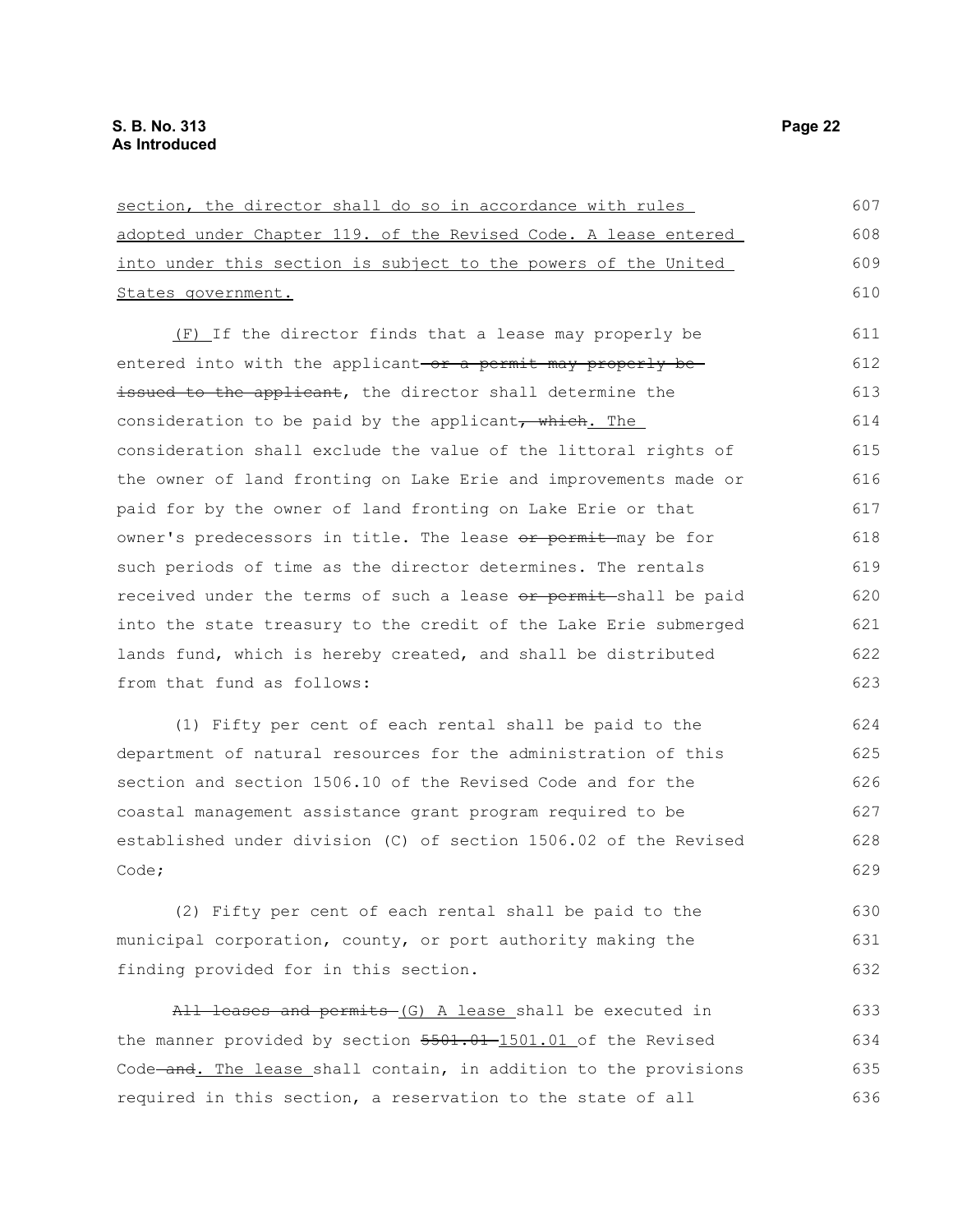#### **S. B. No. 313 Page 23 As Introduced**

mineral rights and a provision that the removal of any minerals shall be conducted in such manner as not to damage any improvements placed by the littoral owner $\tau$  or lessee, or permitholder on the lands. No lease or permit of the lands defined in this section shall express or imply any control of fisheries or aquatic wildlife now vested in the division of wildlife of the department. 637 638 639 640 641 642 643

 $(D)$  (H) Upland owners who, prior to October 13, 1955, have erected, developed, or maintained structures, facilities, buildings, or improvements or made use of waters in the part of the territory in front of those uplands shall be granted a lease or permit by the state upon the presentation of a certification by the chief executive of a municipal corporation, resolution of the board of county commissioners, or resolution of the board of directors of the port authority establishing that the structures, facilities, buildings, improvements, or uses do not constitute an unlawful encroachment on navigation and water commerce. The lease or permit shall specifically enumerate the structures, facilities, buildings, improvements, or uses so included. 644 645 646 647 648 649 650 651 652 653 654 655 656

(E) (I) Persons having secured a lease or permit under this section are entitled to just compensation for the taking, whether for navigation, water commerce, or otherwise, by any governmental authority having the power of eminent domain, of structures, facilities, buildings, improvements, or uses erected or placed upon the territory pursuant to the lease or permit or the littoral rights of the person and for the taking of the leasehold and the littoral rights of the person pursuant to the procedure provided in Chapter 163. of the Revised Code. The compensation shall not include any compensation for the site in the territory except to the extent of any interest in the site 657 658 659 660 661 662 663 664 665 666 667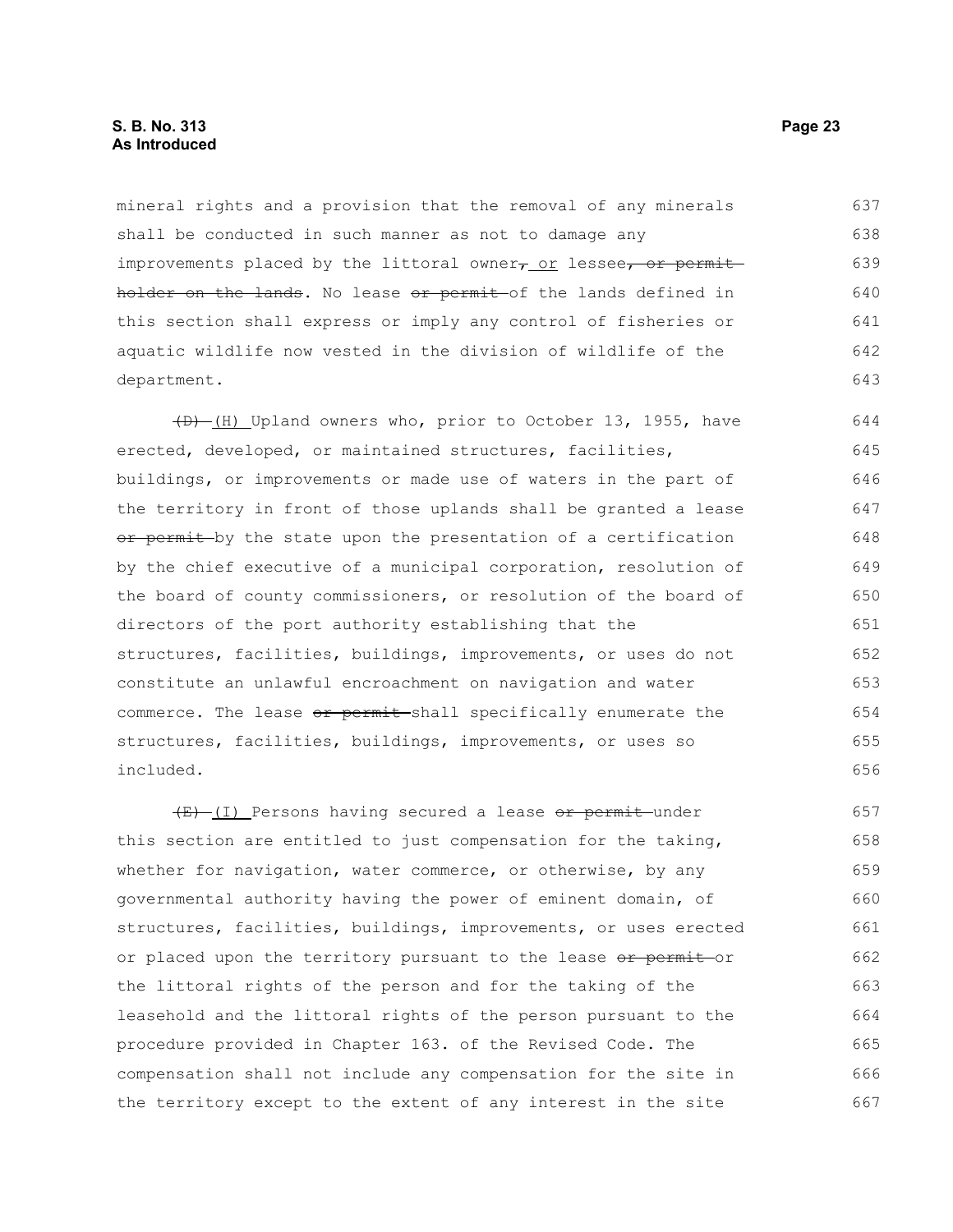#### **S. B. No. 313 Page 24 As Introduced**

theretofore acquired by the person under this section or by prior acts of the general assembly or grants from the United States government. The failure of any person to apply for or obtain a lease or permit under this section does not prejudice any right the person may have to compensation for a taking of littoral rights or of improvements made in accordance with a lease, a permit, or littoral rights. 668 669 670 671 672 673 674

 $(F)$  (J) If any taxes or assessments are levied or assessed upon property that is the subject of a lease or permit under this section or a coastal permit issued under section 1506.402 of the Revised Code, the taxes or assessments are the obligation of the lessee or coastal permit holder. 675 676 677 678 679

 $\frac{f(G) - f(K)}{F(G)}$  If a lease or permit secured under this section requires the lessee or permit holder-to obtain the approval of the department or any of its divisions for any changes in structures, facilities, or buildings, for any improvements, or for any changes or expansion in uses, no lessee or permit holdershall change any structures, facilities, or buildings, make any improvements, or expand or change any uses unless the director first determines that the proposed action will not adversely affect any current or prospective exercise of the public rightof recreation in-the territory and in-the state's reversionary interest in any territory leased or permitted under this section. 680 681 682 683 684 685 686 687 688 689 690 691

Proposed changes or improvements shall be deemed to "adversely affect" the public right of recreation if the changes or improvements cause or will cause any significant demonstrable negative impact upon any present or prospective recreational use of the territory by the public during the term of the lease orpermit or any renewals and of any public recreational use of the 692 693 694 695 696 697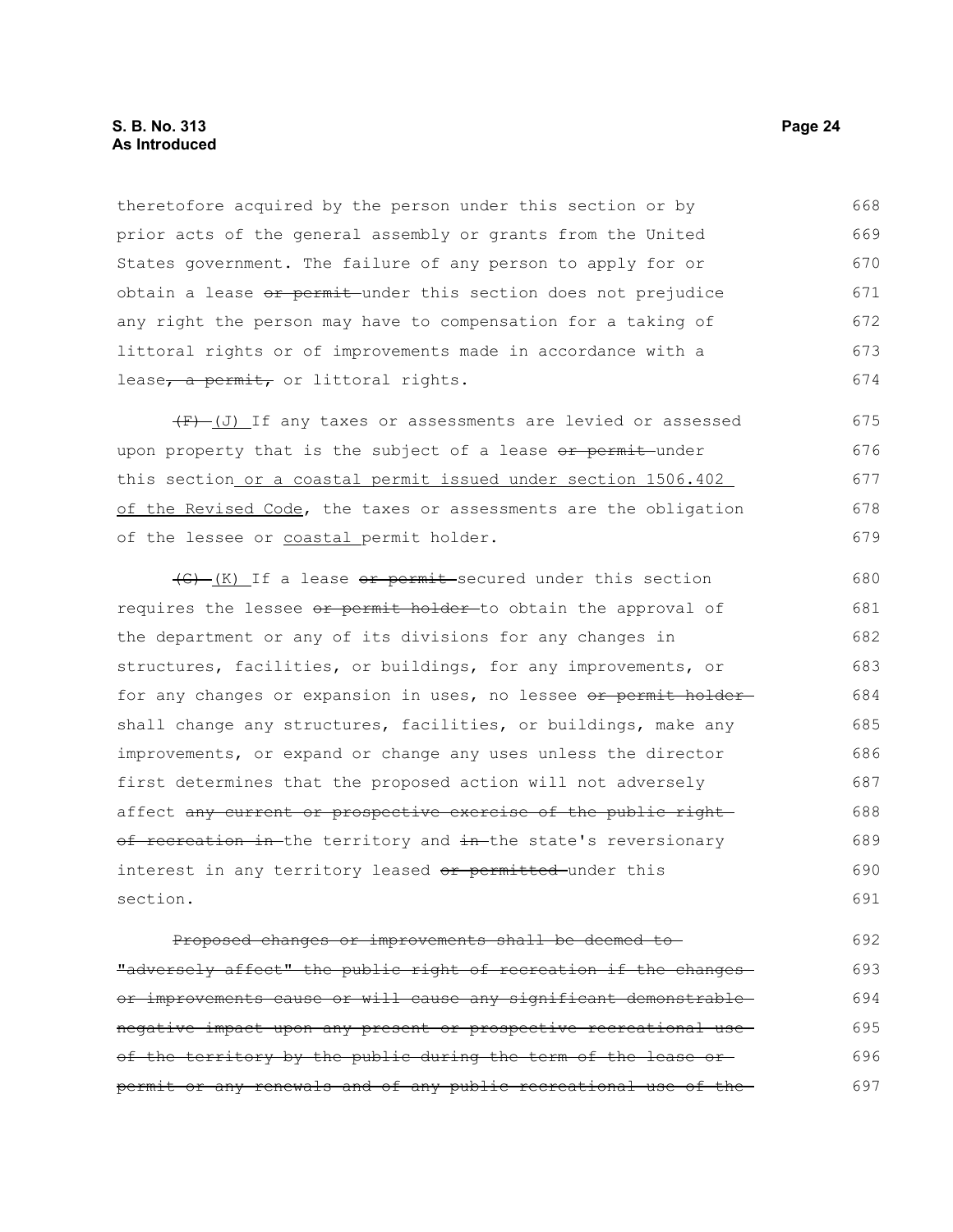| leased or permitted premises in which the state has a-           | 698 |
|------------------------------------------------------------------|-----|
| reversionary interest.                                           | 699 |
| Sec. 1506.40. Ho-(A) Beginning on the effective date of          | 700 |
| this amendment, no person shall construct a beach, groin, or     | 701 |
| other coastal structure to control erosion, wave action, or      | 702 |
| inundation perform coastal restoration along or near the Ohio    | 703 |
| shoreline of Lake Erie or within the waters of Lake Erie,        | 704 |
| including related islands, bays, and inlets, without first       | 705 |
| obtaining a shore structure the appropriate coastal permit from  | 706 |
| the director of natural resources.                               | 707 |
| The (B) (1) Prior to submitting an application for a             | 708 |
| coastal permit, an applicant shall complete and submit a         | 709 |
| description of the proposed coastal structure or coastal         | 710 |
| restoration to the director. The applicant shall submit the      | 711 |
| description on a form prescribed by the director. The applicant  | 712 |
| shall ensure that the description is sufficient for the director | 713 |
| to make a determination as to whether a tier 1, tier 2, or tier  | 714 |
| 3 coastal permit is required.                                    | 715 |
| (2) Upon receipt of the form, the director shall make a          | 716 |
| determination as to whether a tier 1, tier 2, or tier 3 coastal  | 717 |
| permit is required. The director shall make the determination    | 718 |
| based on the descriptions specified in division (C) of this      | 719 |
| section.                                                         | 720 |
| (C) The director shall use the following descriptions when       | 721 |
| making the determination required under division (B) of this     | 722 |
| section:                                                         | 723 |
| (1) A tier 1 coastal permit is required for a coastal            | 724 |
| structure or coastal restoration that is unlikely to endanger    | 725 |
| life, health, property, or the resources of Lake Erie as         | 726 |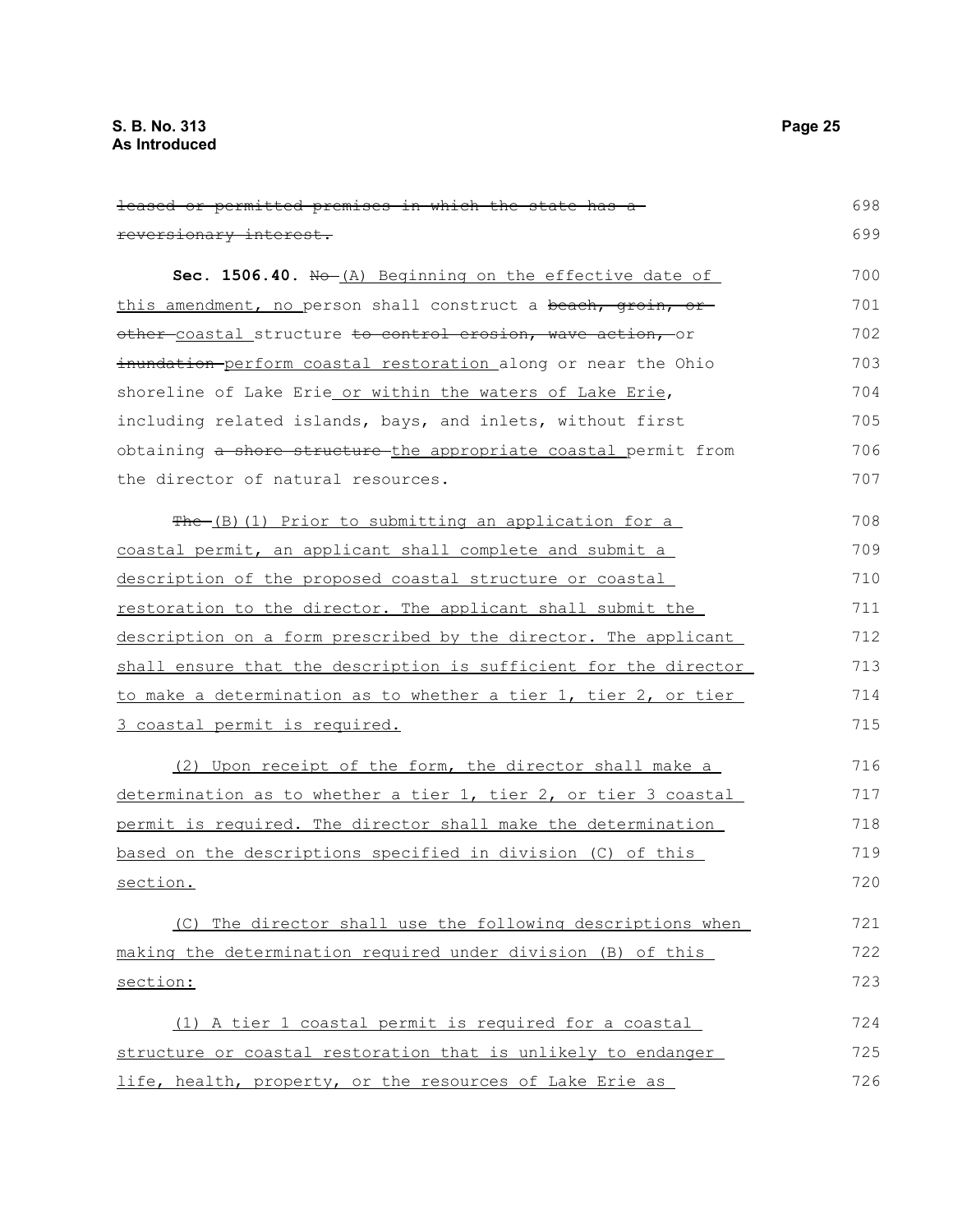| proposed, and may include coastal structures and coastal         | 727 |
|------------------------------------------------------------------|-----|
| restoration such as retaining walls less than or equal to three  | 728 |
| feet in height, floating or pile-supported docks for seasonal    | 729 |
| use, nature-based shorelines, beaches, dunes, wetlands, and      | 730 |
| <u>associated uplands.</u>                                       | 731 |
| (2) A tier 2 coastal permit is required for a coastal            | 732 |
| structure or coastal restoration that could endanger life,       | 733 |
| health, property, or the resources of Lake Erie if not properly  | 734 |
| designed or constructed, and may include coastal structures and  | 735 |
| coastal restoration such as retaining walls greater than three   | 736 |
| feet in height, revetments, bulkheads, seawalls, dikes, and      | 737 |
| certain piers, docks, uplands, and existing fills.               | 738 |
| (3) A tier 3 coastal permit is required for a coastal            | 739 |
| structure or coastal restoration that could significantly        | 740 |
| endanger life, health, property, or the resources of Lake Erie   | 741 |
| if not properly designed or constructed, and may include coastal | 742 |
| structures and coastal restoration such as groins, breakwaters,  | 743 |
| jetties, wharves, marinas, boat ramps, boat houses, utilities,   | 744 |
| confined disposal facilities, and certain piers, docks, uplands, | 745 |
| and existing fills.                                              | 746 |
| After making the determination, the director shall notify        | 747 |
| the applicant of the determination.                              | 748 |
| (D) After receipt of the notice under division (C) of this       | 749 |
| section, a person may apply for a coastal permit. An applicant   | 750 |
| for a coastal permit shall include all of the following in the   | 751 |
| application-for a permit shall include detailed, as applicable:  | 752 |
| (1) Detailed plans and specifications prepared by a              | 753 |
| professional engineer registered under Chapter 4733. of the      | 754 |
| Revised Code. An applicant shall provide appropriate, unless the | 755 |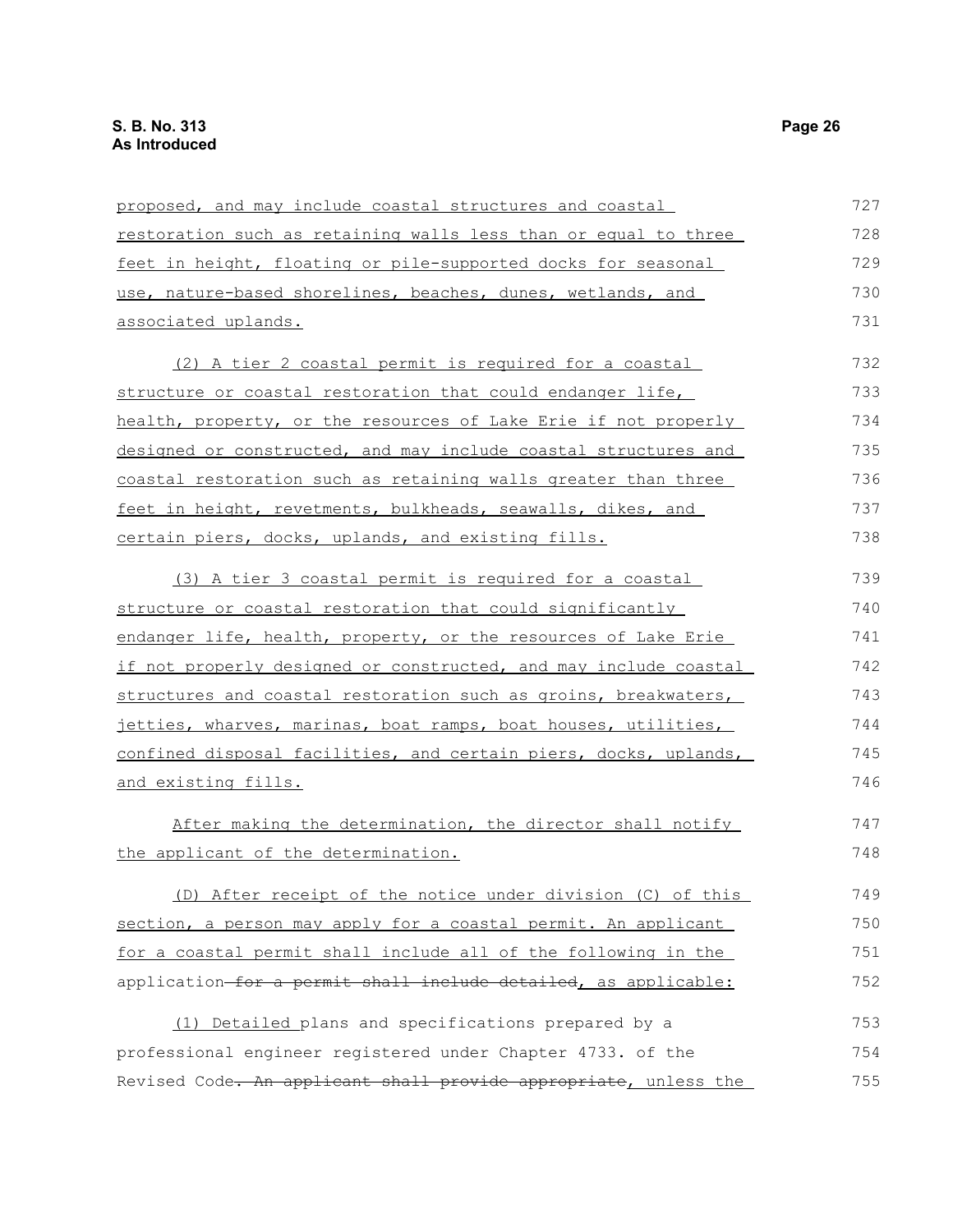| application is for a tier 1 coastal permit;                      | 756 |
|------------------------------------------------------------------|-----|
| (2) Appropriate evidence of compliance with any applicable       | 757 |
| provisions of this chapter and Chapters 1505. and 1521. of the   | 758 |
| Revised Code, as determined by the director.                     | 759 |
| A temporary shore structure permit may be issued by the-         | 760 |
| director if it is determined necessary to safequard life,        | 761 |
| health, or property.                                             | 762 |
| Each application or reapplication for a permit under this-       | 763 |
| section shall be accompanied by a non-refundable fee as the-     | 764 |
| director shall prescribe by rule.                                | 765 |
| If the application is approved, the director shall issue a-      | 766 |
| permit to the applicant authorizing construction of the project. | 767 |
| If requested in writing by the applicant within thirty days of   | 768 |
| issuance of a notice of disapproval of the application, the      | 769 |
| director shall conduct an adjudication hearing under Chapter     | 770 |
| 119. of the Revised Code, except sections 119.12 and 119.121 of  | 771 |
| the Revised Code. After reviewing the record of the hearing, the | 772 |
| director shall issue a final order approving the application,    | 773 |
| disapproving it, or approving it conditioned on the making of    | 774 |
| specified revisions in the plans and specifications.             | 775 |
| The director, by rule, shall limit the period during which-      | 776 |
| a construction permit issued under this section is valid and     | 777 |
| shall establish reapplication requirements governing a           | 778 |
| construction permit that expires before construction is-         | 779 |
| completed.                                                       | 780 |
| In accordance with Chapter 119. of the Revised Code, the         | 781 |
| director shall adopt, and may amend or rescind, such rules as    | 782 |
| are necessary for the administration, implementation, and-       | 783 |
| enforcement of this section.;                                    | 784 |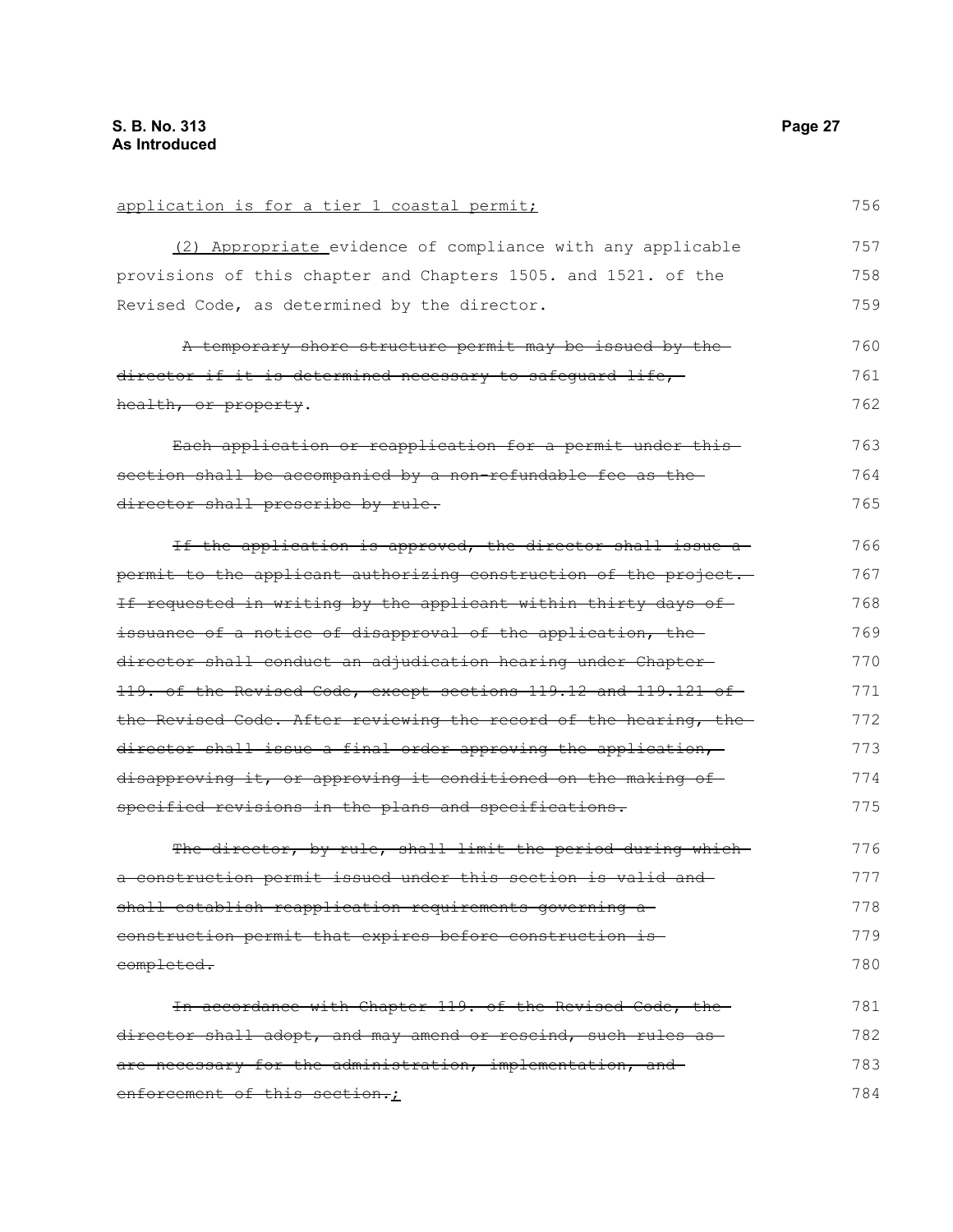| (3) Appropriate evidence that the coastal structure or           | 785 |
|------------------------------------------------------------------|-----|
| coastal restoration will not do any of the following:            | 786 |
|                                                                  |     |
| (a) Be of improper or inadequate design;                         | 787 |
| (b) Adversely affect any public rights of navigation,            | 788 |
| water commerce, recreation, or fishing. For purposes of division | 789 |
| $(D)$ (3) (b) of this section, a coastal structure or coastal    | 790 |
| restoration adversely affects any such public rights if it will  | 791 |
| cause any significant demonstrable negative impact on any        | 792 |
| present rights of the public.                                    | 793 |
| (c) Prejudice the littoral rights of any owner of land           | 794 |
| fronting Lake Erie;                                              | 795 |
|                                                                  |     |
| (d) Endanger life, health, property, or the resources of         | 796 |
| Lake Erie.                                                       | 797 |
| (4) Appropriate evidence of upland interest or littoral          | 798 |
| rights in the area where the coastal structure or coastal        | 799 |
| restoration is proposed;                                         | 800 |
|                                                                  |     |
| (5) For a tier 2 or 3 coastal permit application, a              | 801 |
| stability analysis for the proposed coastal structure or coastal | 802 |
| restoration;                                                     | 803 |
| (6) For a tier 3 coastal permit application, a sediment          | 804 |
| impact analysis, a long-term sand monitoring and bypassing plan, | 805 |
| performance or surety bond, and any other studies or analyses    | 806 |
| the director determines necessary for evaluation of the coastal  | 807 |
| structure or coastal restoration.                                | 808 |
| (7) A nonrefundable fee, as prescribed by the director in        | 809 |
| rules.                                                           | 810 |
|                                                                  |     |
| Sec. 1506.401. (A) Upon the receipt of a complete                | 811 |
| application for a coastal permit, the director of natural        | 812 |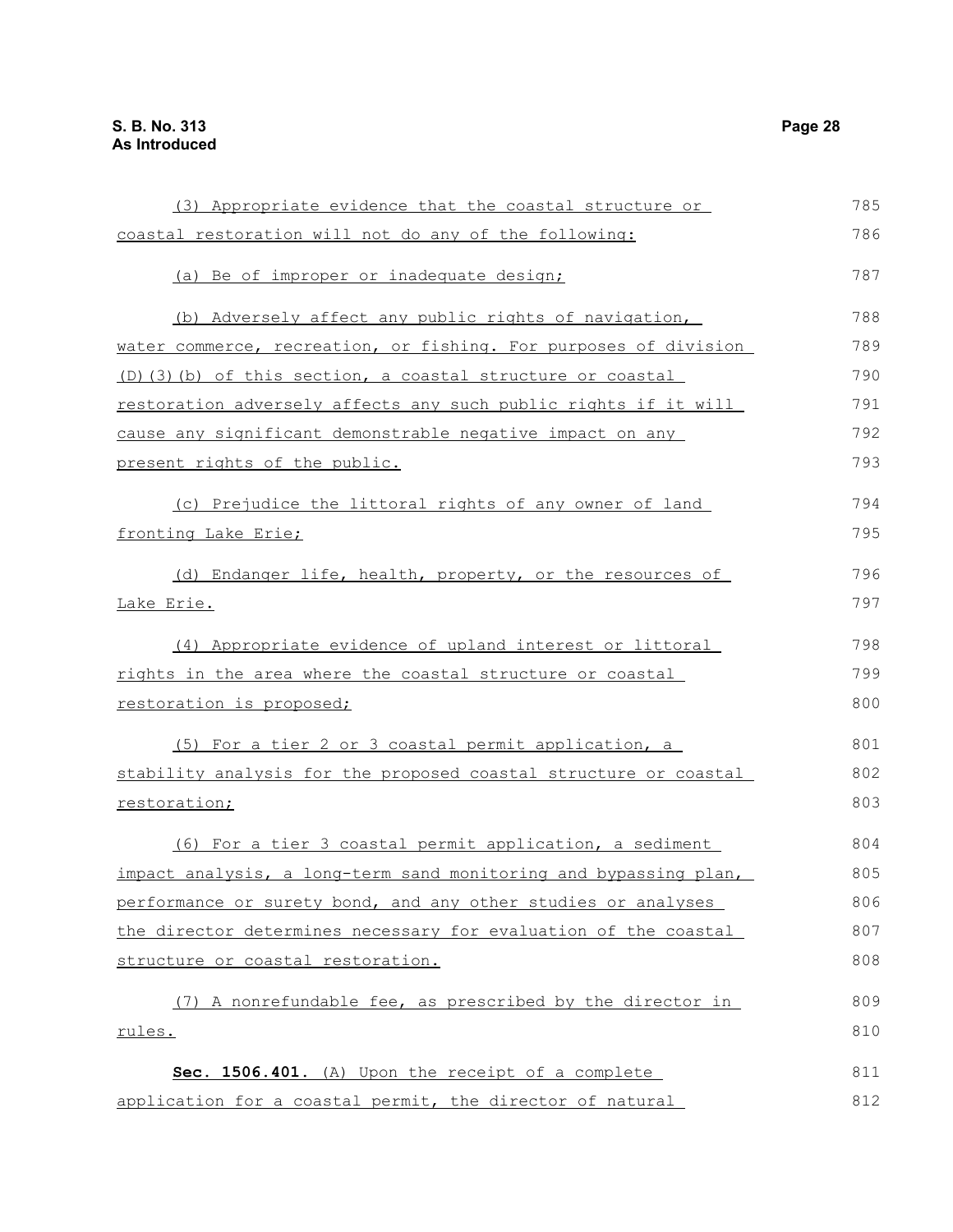| resources may provide public notice of the application by             | 813 |
|-----------------------------------------------------------------------|-----|
| advertisement in a newspaper of general circulation within the        | 814 |
| locality where the project is proposed to be located. The             | 815 |
| director may hold public meetings or a public hearing on the          | 816 |
| application.                                                          | 817 |
| (B) (1) If a public hearing is to be held, the director               | 818 |
| shall provide public notice of the hearing once a week for four       | 819 |
| <u>consecutive weeks prior to the date of the hearing in a manner</u> | 820 |
| determined appropriate by the director.                               | 821 |
| (2) The director shall ensure that the hearing is held                | 822 |
| before the director and is open to the public. The director           | 823 |
| shall make a record of the hearing. Parties to the hearing are        | 824 |
| entitled to be heard and represented by counsel. The director         | 825 |
| shall make all findings and any order resulting from the hearing      | 826 |
| in writing. The applicant for the coastal permit shall pay all        | 827 |
| costs of the hearing, including any publication costs.                | 828 |
| Sec. 1506.402. (A) If an application for a coastal permit             | 829 |
| is approved, the director of natural resources shall issue a          | 830 |
| coastal permit to the applicant authorizing construction of the       | 831 |
| coastal structure or performance of the coastal restoration. If       | 832 |
| requested in writing by the applicant within thirty days of           | 833 |
| issuance of a notice of disapproval or conditional approval of        | 834 |
| the application, the director shall conduct an adjudication           | 835 |
| hearing under Chapter 119. of the Revised Code. Sections 119.12       | 836 |
| and 119.121 of the Revised Code do not apply to the adjudication      | 837 |
| hearing.                                                              | 838 |
| After reviewing the record of the hearing, the director               | 839 |
| shall issue a final order approving the application,                  | 840 |
| disapproving it, or approving it conditioned on the making of         | 841 |
| specified revisions in the plans and specifications.                  | 842 |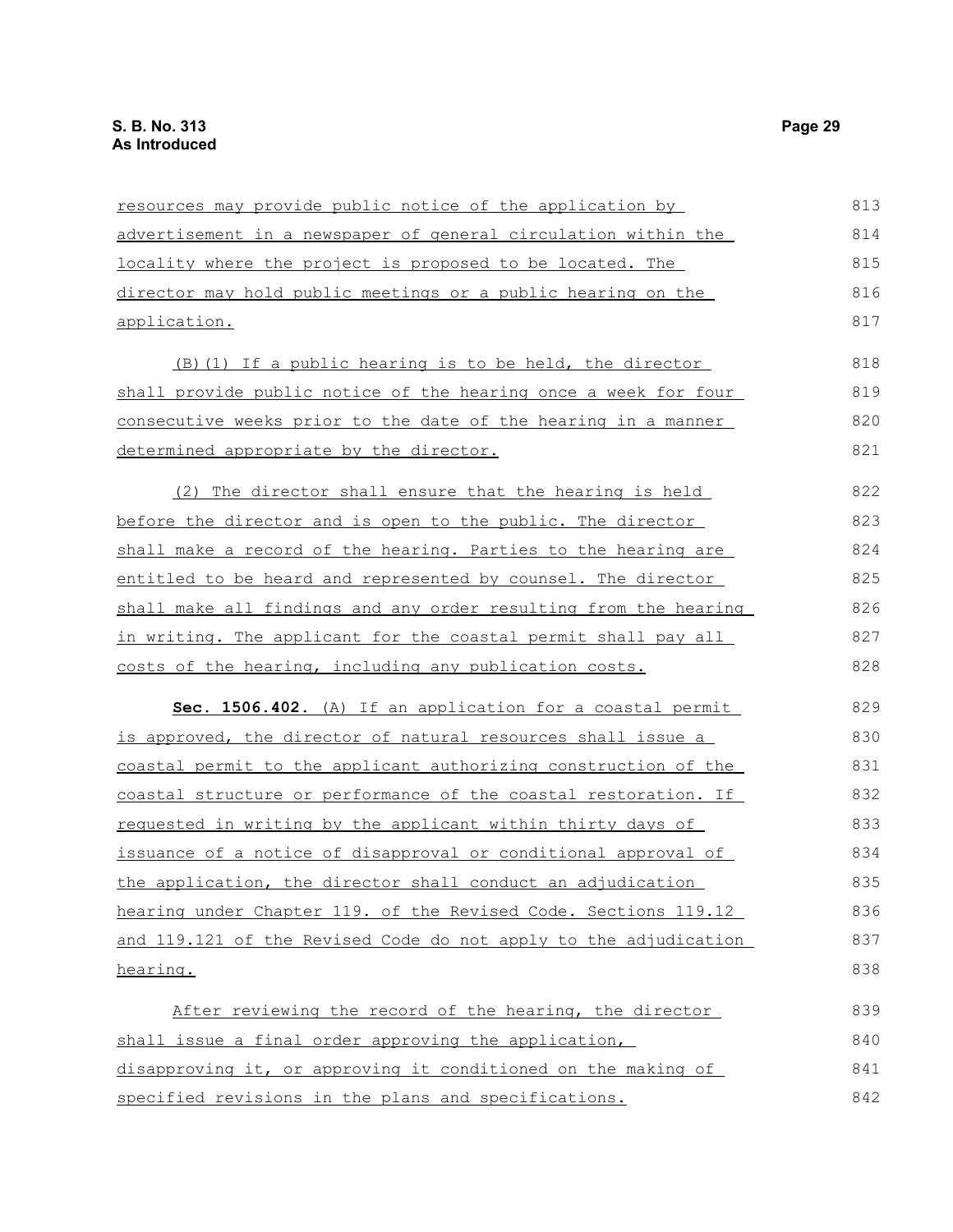| (B) However, if the director finds that a dispute exists              | 843 |
|-----------------------------------------------------------------------|-----|
| concerning an application for a coastal permit or for a               | 844 |
| registration under division (E) of this section regarding the         | 845 |
| rights of the state, rights of the public, the littoral rights        | 846 |
| or other property rights of any upland owner, or the ownership        | 847 |
| of any coastal structure or coastal restoration, the director         | 848 |
| <u>shall suspend review of the application or registration. The</u>   | 849 |
| director shall not issue the coastal permit or accept the             | 850 |
| <u>registration until the dispute is resolved by agreement of the</u> | 851 |
| parties or by a court of competent jurisdiction.                      | 852 |
| (C) The director, by rule, shall limit the period of time             | 853 |
| under a coastal permit during which a construction or                 | 854 |
| restoration must be completed. The director also shall                | 855 |
| establish, by rule, reapplication requirements for a coastal          | 856 |
| permit under which the construction or restoration period             | 857 |
| expires before construction or restoration is completed.              | 858 |
| (D) The director of natural resources may issue a                     | 859 |
| temporary emergency coastal permit if the director determines it      | 860 |
| is necessary to safequard life, health, or property.                  | 861 |
| (E) A person who owns a coastal structure or coastal                  | 862 |
| restoration along or near the Ohio shoreline of Lake Erie or          | 863 |
| within the waters of Lake Erie that was constructed prior to the      | 864 |
| effective date of this section without a coastal permit may           | 865 |
| apply for a coastal permit. In lieu of applying for a coastal         | 866 |
| permit, the person may register the coastal structure or coastal      | 867 |
| restoration at no charge in the manner and on a form prescribed       | 868 |
| by the director.                                                      | 869 |
| (F) A coastal permit or registration is valid for the life            | 870 |
| of the coastal structure or coastal restoration. The director         | 871 |
| shall include in a coastal permit or registration a condition         | 872 |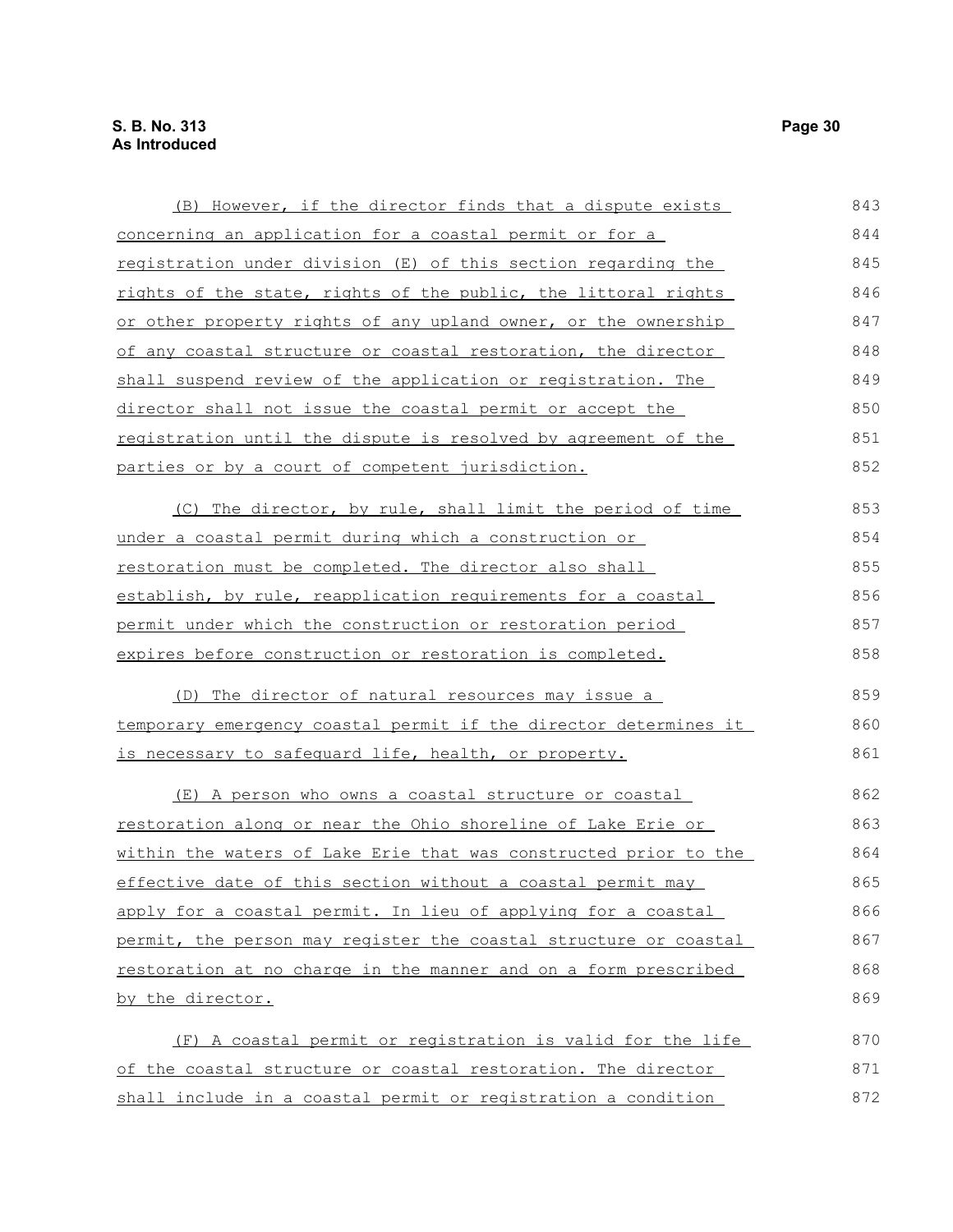| requiring the coastal permit holder or registrant to notify the        | 873 |
|------------------------------------------------------------------------|-----|
| director in writing of any change in ownership of the coastal          | 874 |
| structure or coastal restoration. Upon receipt of the written          | 875 |
| notice, the director shall transfer the coastal permit or              | 876 |
| registration to the new owner.                                         | 877 |
| (G) The holder of a coastal permit may conduct                         | 878 |
| rehabilitation of a coastal structure or coastal restoration for       | 879 |
| <u>which that coastal permit was issued without issuance of a new-</u> | 880 |
| coastal permit, provided that the purpose of the rehabilitation        | 881 |
| is to return the structure or restoration to the condition             | 882 |
| authorized by the permit. However, a registrant under division         | 883 |
| <u>(E) of this section shall obtain a coastal permit prior to</u>      | 884 |
| rehabilitating a coastal structure or coastal restoration.             | 885 |
| Sec. 1506.403. (A) The director of natural resources may               | 886 |
| order work to cease on any coastal structure or coastal                | 887 |
| <u>restoration that commenced without or in violation of a coastal</u> | 888 |
| permit. The director may order the removal or correction of any        | 889 |
| coastal restoration or coastal structure that was constructed          | 890 |
| without or in violation of a coastal permit. Such an order may         | 891 |
| be appealed in accordance with Chapter 119. of the Revised Code.       | 892 |
| (B) The director may order the immediate correction or                 | 893 |
| <u>removal of any coastal structure, coastal restoration, or</u>       | 894 |
| unconsolidated rubble or debris along or near the shore of Lake        | 895 |
| Erie or within the waters of Lake Erie that the director               | 896 |
| determines is endangering life, health, or property. An order of       | 897 |
| the director issued under this division is subject to appeal in        | 898 |
| accordance with Chapter 119. of the Revised Code.                      | 899 |
| If the director determines that the coastal structure,                 | 900 |
| coastal restoration, or unconsolidated rubble or debris is so          | 901 |
| threatening to life, health, or property as to not allow time          | 902 |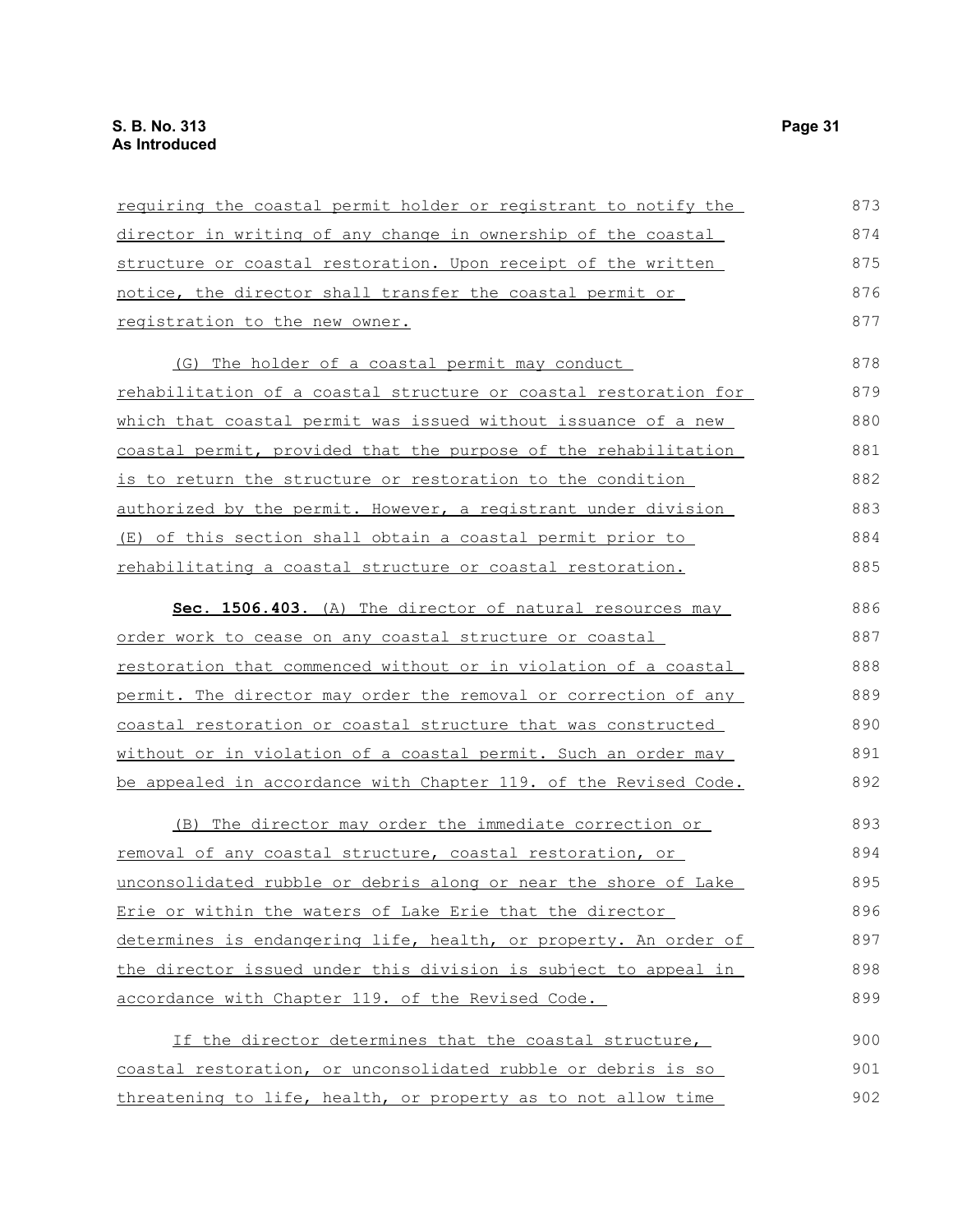| for the issuance and enforcement of such an order, the director          | 903 |
|--------------------------------------------------------------------------|-----|
| may immediately correct or remove that coastal structure,                | 904 |
| coastal restoration, or unconsolidated rubble or debris. In that         | 905 |
| circumstance, the director may recover the costs of the removal          | 906 |
| or correction from the owner, contractor, or other person                | 907 |
| responsible for the coastal structure, coastal restoration, or           | 908 |
| <u>unconsolidated rubble or debris by initiating an appropriate </u>     | 909 |
| action in a court of competent jurisdiction.                             | 910 |
| (C) The director or the director's duly authorized                       | 911 |
| representative may enter at reasonable times upon any property           | 912 |
| to inspect any coastal structure or coastal restoration in order         | 913 |
| to determine if it complies with a coastal permit, sections              | 914 |
| 1506.40 to 1506.404 of the Revised Code, and rules adopted under         | 915 |
| those sections. If entry is prevented or hindered, the director          | 916 |
| <u>or the director's authorized representative may apply for, and </u>   | 917 |
| the court of common pleas having appropriate jurisdiction may            | 918 |
| issue, an appropriate inspection warrant necessary to achieve            | 919 |
| the purposes of sections 1506.40 to 1506.404 of the Revised Code         | 920 |
| and rules adopted under those sections.                                  | 921 |
| Sec. 1506.404. In accordance with Chapter 119. of the                    | 922 |
| <u>Revised Code, the director of natural resources shall adopt, and </u> | 923 |
| <u>may amend or rescind, such rules as are necessary for the </u>        | 924 |
| administration, implementation, and enforcement of sections              | 925 |
| 1506.40 to 1506.403 of the Revised Code.                                 | 926 |
| Sec. 1506.41. All moneys derived from the granting of                    | 927 |
| permits and leases under section 1505.07 of the Revised Code for         | 928 |
| the removal of sand, gravel, stone, gas, oil, and other minerals         | 929 |

and substances from and under the bed of Lake Erie and from applications for shore structure-coastal permits submitted under section 1506.40 of the Revised Code shall be paid into the state 930 931 932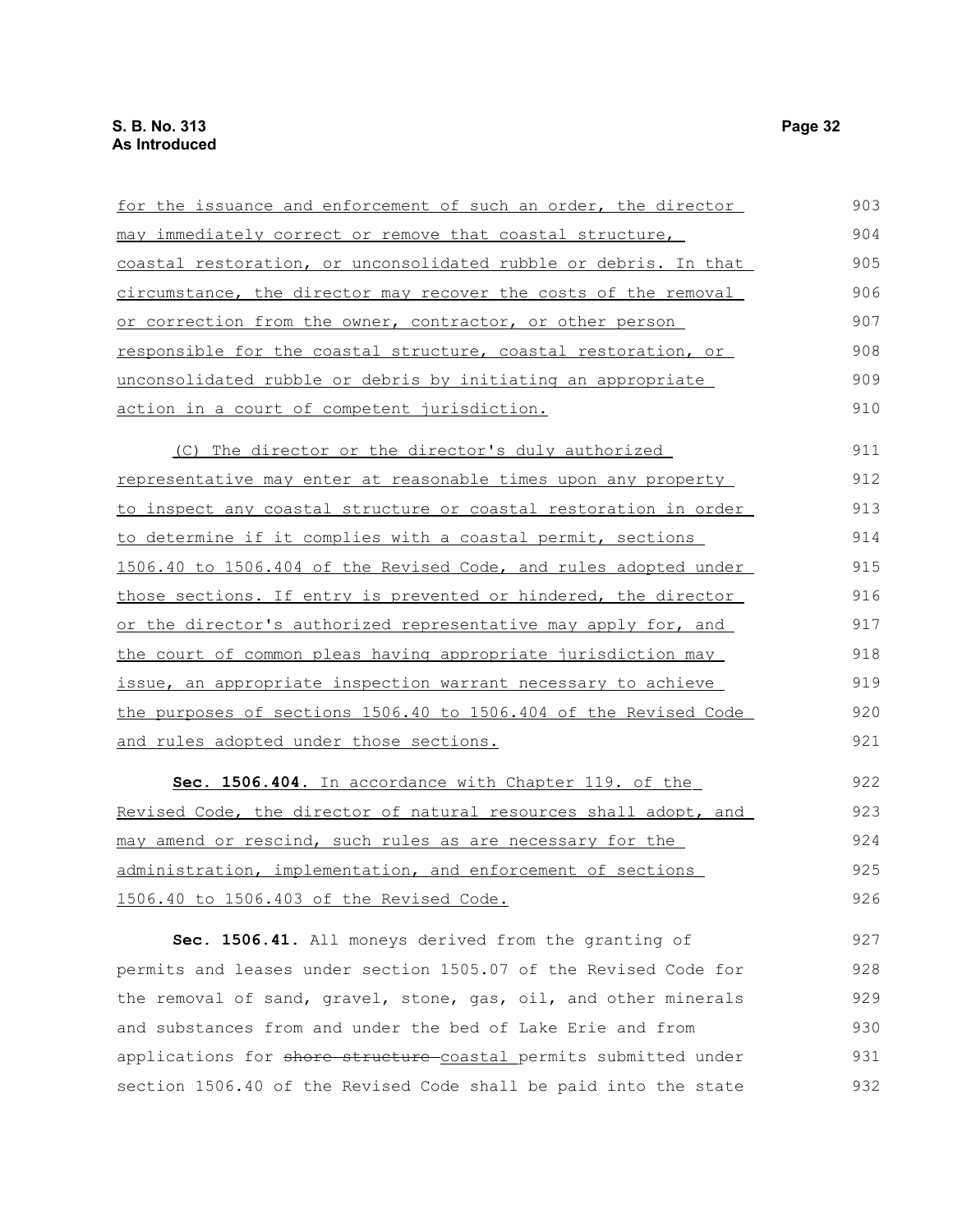treasury to the credit of the permit and lease fund, which is hereby created. Notwithstanding any section of the Revised Code relating to the distribution or crediting of fines for violations of the Revised Code, all fines imposed under division (A) of section 1505.99 of the Revised Code and under division (C) of section 1506.99 of the Revised Code shall be paid into that fund. The fund shall be administered by the department of natural resources for the protection and restoration of Lake Erie shores and waters; investigation and control of erosion; the planning, development, and construction of facilities for recreational use of Lake Erie; implementation of sectionsections 1506.40 to 1506.404 of the Revised Code; preparation of the state shore erosion plan under section 1506.47 of the Revised Code; and state administration of Lake Erie coastal erosion areas under sections 1506.06 and 1506.07 of the Revised Code. 933 934 935 936 937 938 939 940 941 942 943 944 945 946 947 948

Sec. 1506.42. The state, acting through the director of natural resources, subject to section 1506.46 of the Revised Code, may enter into agreements with counties, townships, municipal corporations, park boards, and conservancy districts, other political subdivisions, or any state departments or divisions for the purpose of constructing and maintaining projects to control erosion along the Ohio shoreline of Lake Erie and in any rivers and bays that are connected with Lake Erie and any other watercourses that flow into Lake Erie. Such projects also may be constructed on any Lake Erie island that is situated within the boundaries of the state. 949 950 951 952 953 954 955 956 957 958 959

The cost of such shore erosion projects that are for the benefit of public littoral property shall be prorated on the basis of two-thirds of the total cost to the state through appropriations made to the department of natural resources and 960 961 962 963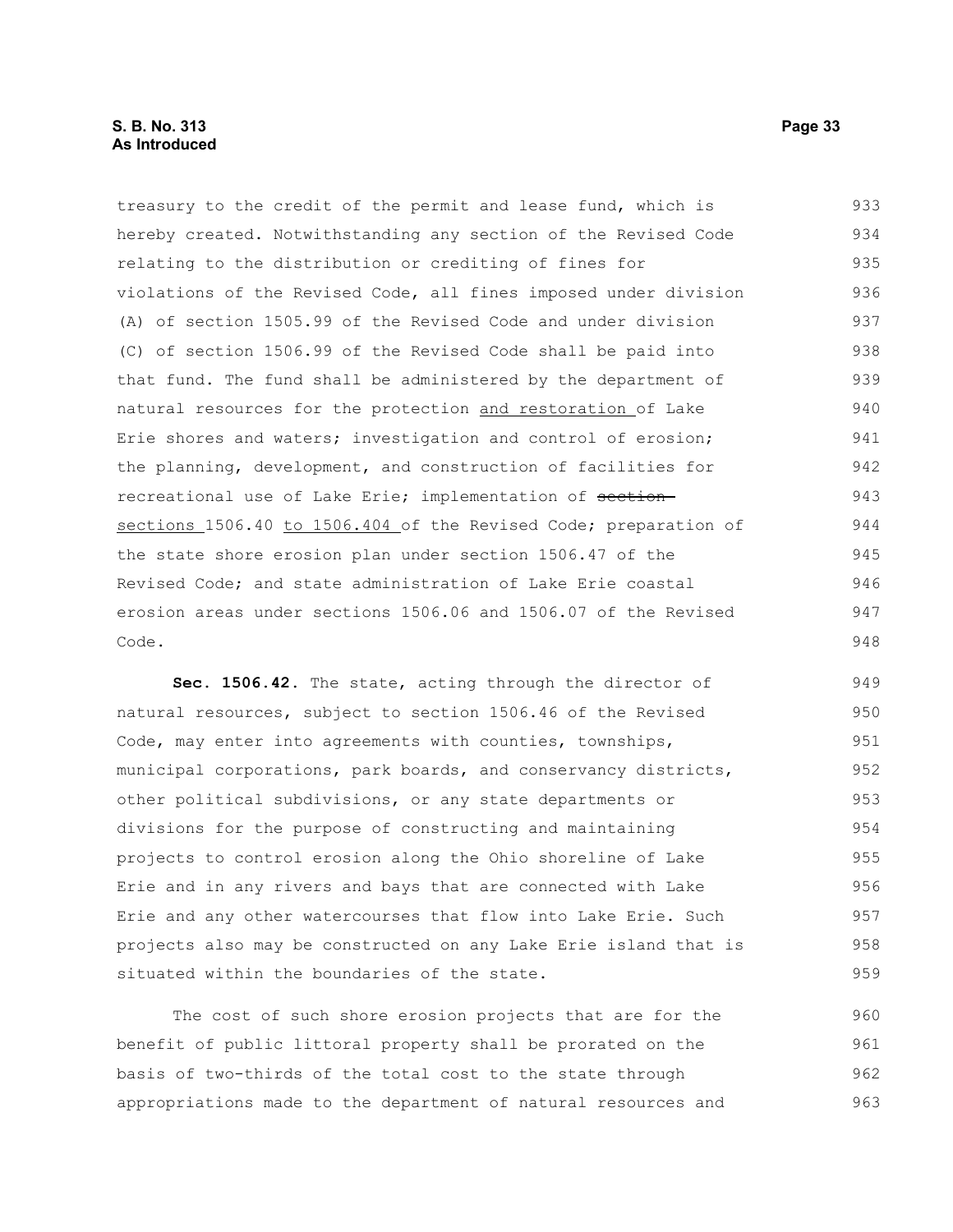one-third of the cost to the counties, townships, municipal corporations, park boards, conservancy districts, or other political subdivisions. 964 965 966

If a shore erosion emergency is declared by the governor, the state, acting through the director, may spend whatever state funds are available to alleviate shore erosion, without participation by any political subdivision, regardless of whether the project will benefit public or private littoral property. 967 968 969 970 971 972

A board of county commissioners, acting for the county over which it has jurisdiction, may enter into and carry out agreements with the director for the construction and maintenance of projects to control shore erosion. In providing the funds for the county's proportionate share of the cost of constructing and maintaining the projects referred to in this section, the board shall be governed by and may issue and refund bonds in accordance with Chapter 133. of the Revised Code. 973 974 975 976 977 978 979 980

A municipal corporation or a township, acting through the legislative authority or the board of township trustees, may enter into and carry out agreements with the director for the purpose of constructing and maintaining projects to control shore erosion. In providing the funds for the municipal corporation's or township's proportionate share of the cost of constructing and maintaining the projects referred to in this section, a municipal corporation or township may issue and refund bonds in accordance with Chapter 133. of the Revised Code. The contract shall be executed on behalf of the municipal corporation or township by the mayor, city manager, or other chief executive officer who has the authority to act for the municipal corporation or township. 981 982 983 984 985 986 987 988 989 990 991 992 993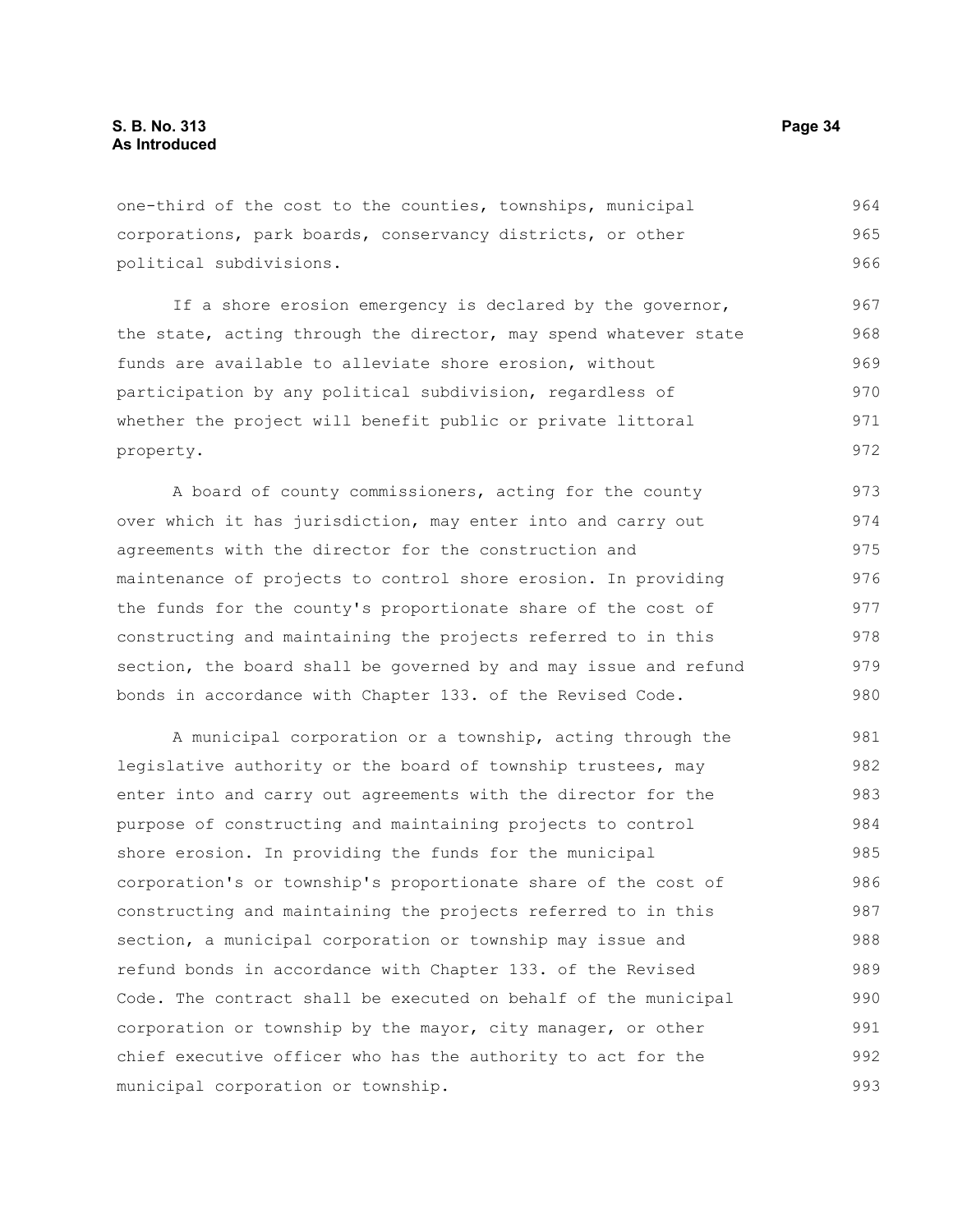#### **S. B. No. 313 Page 35 As Introduced**

Conservancy districts may enter into and carry out agreements with the director, in accordance with the intent of this section, under the powers conferred upon conservancy districts under Chapter 6101. of the Revised Code. 994 995 996 997

Park boards may enter into and carry out agreements with the director, in accordance with the intent of this section, and issue bonds for that purpose under the powers conferred upon park districts under Chapter 1545. of the Revised Code. 998 999 1000 1001

The director shall approve and supervise all projects that are to be constructed in accordance with this section. The director shall not proceed with the construction of any project until all funds that are to be paid by the county, township, municipal corporation, park board, or conservancy district, in accordance with the terms of the agreement entered into between the director and the county, township, municipal corporation, park board, or conservancy district, are in the director's possession and deposited in the shore erosion fund, which is hereby created in the state treasury. If the director finds it to be in the best interests of the state to construct projects as set forth in this section by the state itself, without the financial contribution of counties, townships, municipal corporations, park boards, or conservancy districts, the director may construct the projects. 1002 1003 1004 1005 1006 1007 1008 1009 1010 1011 1012 1013 1014 1015 1016

In deciding whether to assist a county or municipal corporation in constructing and maintaining a project under this section, the state, acting through the director, shall consider, among other factors, whether the county or municipal corporation has adopted or is in the process of adopting a Lake Erie coastal erosion area resolution or ordinance under division  $(D)$  (E) of section 1506.07 of the Revised Code. 1017 1018 1019 1020 1021 1022 1023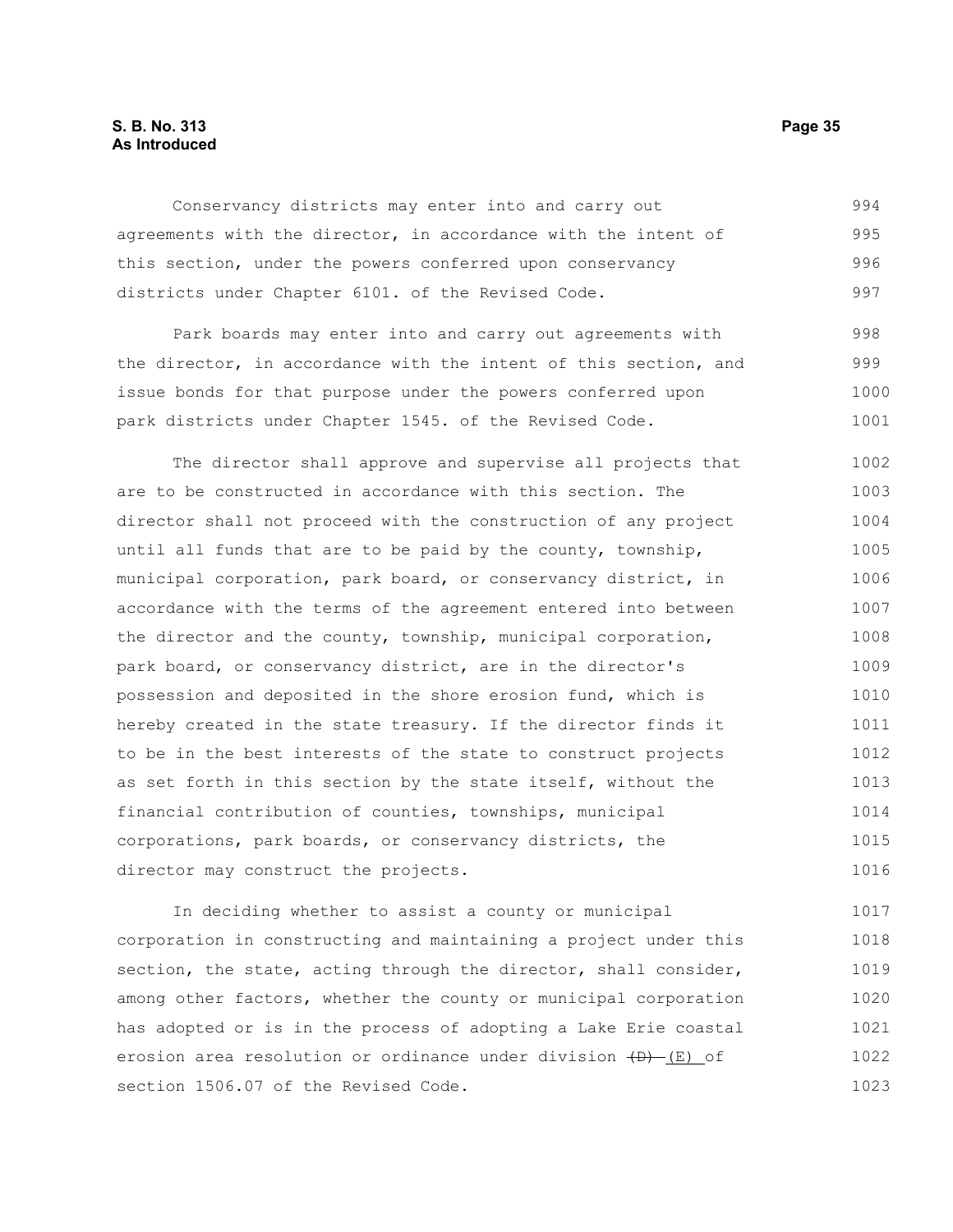#### **S. B. No. 313 Page 36 As Introduced**

All projects constructed by the state in conformity with sections 1506.38 to 1506.46 of the Revised Code shall be constructed subject to sections 153.01 to 153.20 of the Revised Code, except that the Ohio facilities construction commission is not required to prepare the plans and specifications for those projects. 1024 1025 1026 1027 1028 1029

**Sec. 1506.44.** (A) A board of county commissioners may use a loan obtained under division (C) of this section to provide financial assistance to any person who owns real property in a coastal erosion area and who has received a permit under section 1506.40 1506.402 of the Revised Code to construct an erosion control structure measure in that coastal erosion area. The board shall enter into an agreement with the person that complies with all of the following requirements: 1030 1031 1032 1033 1034 1035 1036 1037

(1) The agreement shall identify the person's real property for which the erosion control structure measure is being constructed and shall include a legal description of that property and a reference to the volume and page of the deed record in which the title of that person to that property is recorded. 1038 1039 1040 1041 1042 1043

(2) In accordance with rules adopted by the Ohio water development authority under division (V) of section 6121.04 of the Revised Code for the purposes of division (C) of this section and pursuant to an agreement between the board and the authority under that division, the board shall agree to cause payments to be made by the authority to the contractor hired by the person to construct an erosion control structure measure in amounts not to exceed the total amount specified in the agreement between the board and the person. 1044 1045 1046 1047 1048 1049 1050 1051 1052

(3) The person shall agree to pay to the board, or to the 1053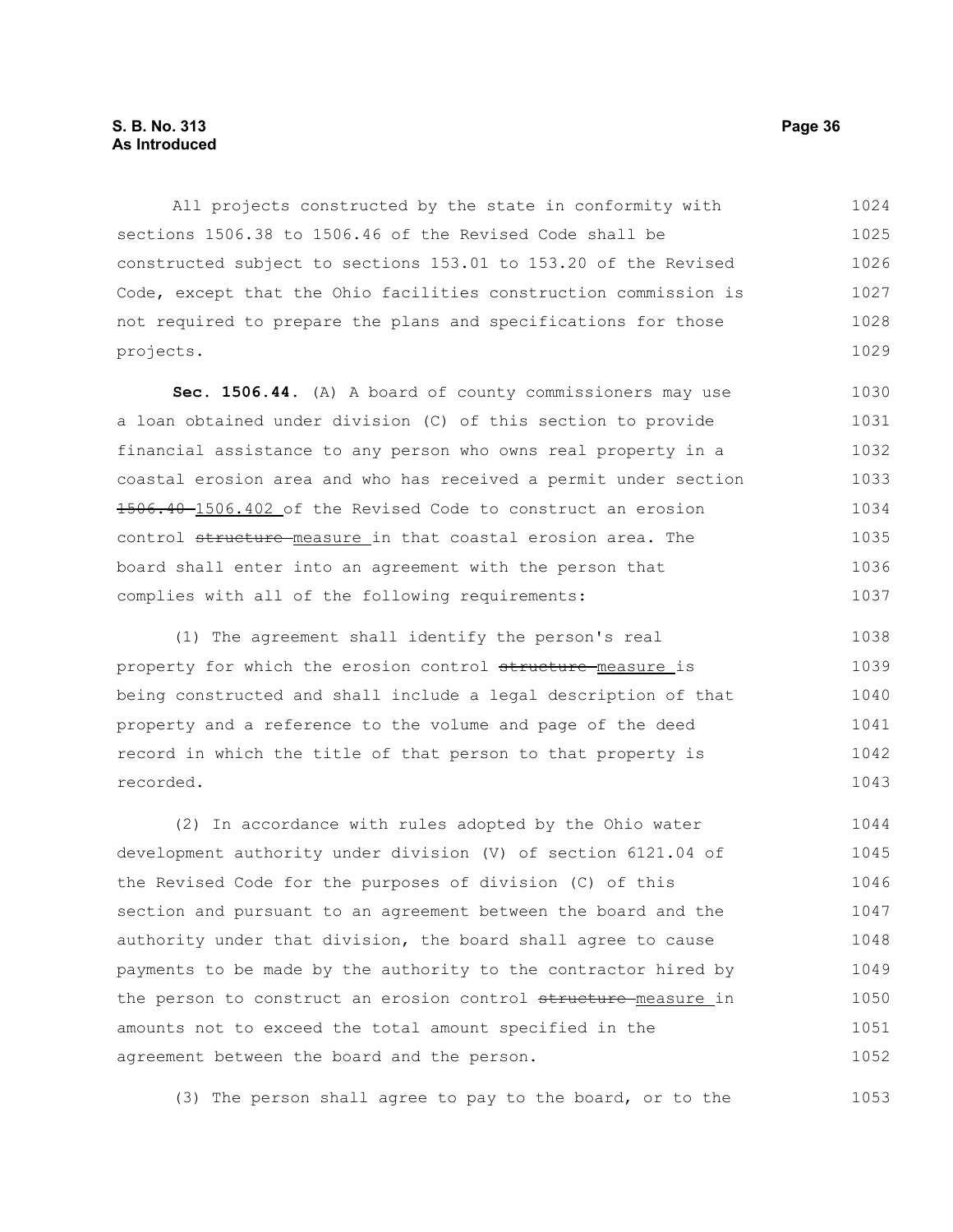#### **S. B. No. 313 Page 37 As Introduced**

authority as the assignee pursuant to division (C) of this section, the total amount of the payments plus administrative or other costs of the board or the authority at times, in installments, and bearing interest as specified in the agreement. 1054 1055 1056 1057 1058

The agreement may contain additional provisions that the board determines necessary to safeguard the interests of the county or to comply with an agreement entered into under division (C) of this section. 1059 1060 1061 1062

(B) Upon entering into an agreement under division (A) of this section, the board shall do all of the following: 1063 1064

(1) Cause the agreement to be recorded in the county deed records in the office of the county recorder of the county in which the real property is situated. Failure to record the agreement does not affect the validity of the agreement or the collection of any amounts due under the agreement. 1065 1066 1067 1068 1069

(2) Establish by resolution an erosion control repayment fund into which shall be deposited all amounts collected under division (B)(3) of this section. Moneys in that fund shall be used by the board for the repayment of the loan and for administrative or other costs of the board or the authority as specified in an agreement entered into under division (C) of this section. If the amount of money in the fund is inadequate to repay the loan when due, the board of county commissioners, by resolution, may advance money from any other fund in order to repay the loan if that use of the money from the other fund is not in conflict with law. If the board so advances money in order to repay the loan, the board subsequently shall reimburse each fund from which the board advances money with moneys from the erosion control repayment fund. 1070 1071 1072 1073 1074 1075 1076 1077 1078 1079 1080 1081 1082 1083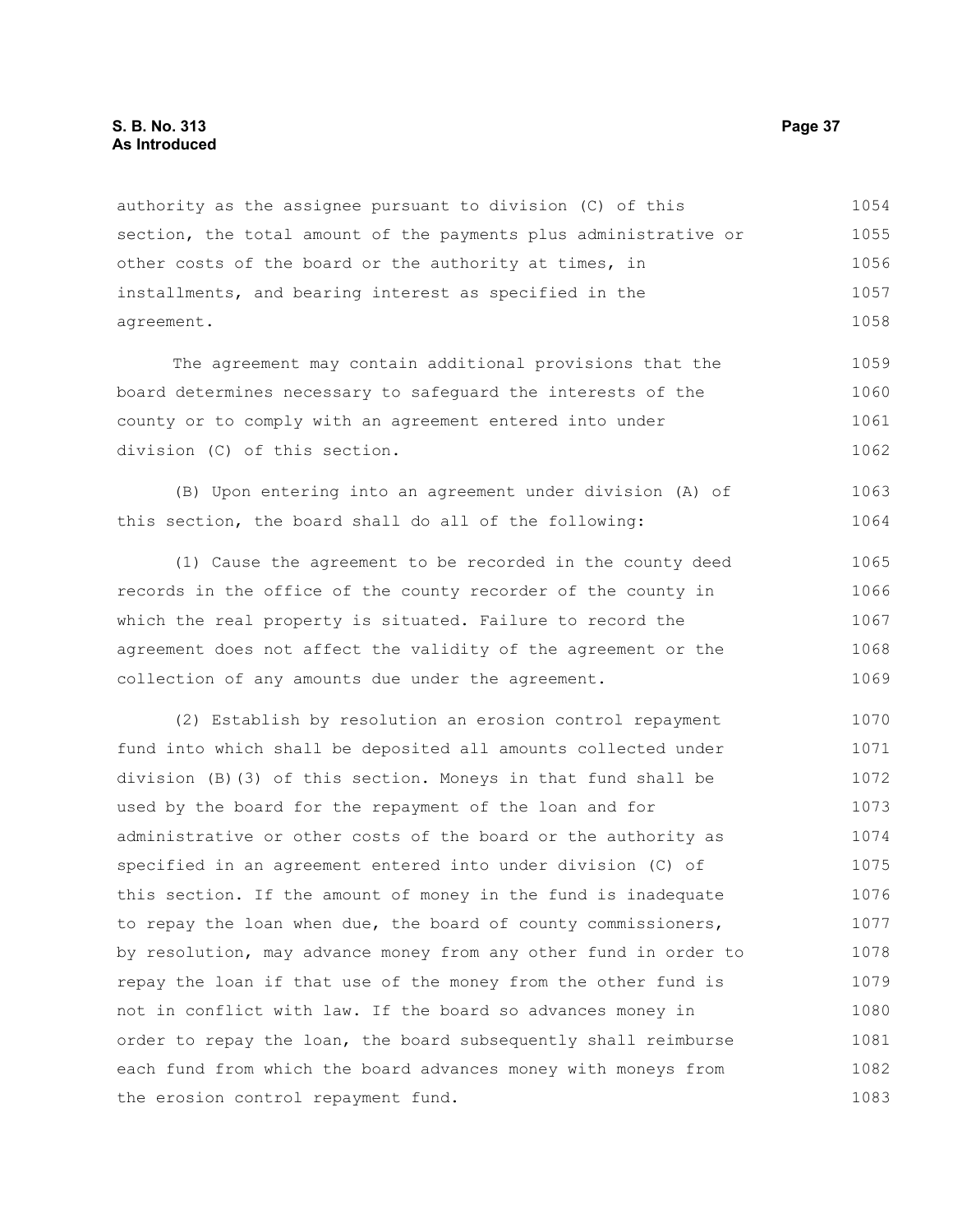#### **S. B. No. 313 Page 38 As Introduced**

(3) Bill and collect all amounts when due under the agreement entered into under division (A) of this section. The board shall certify amounts not paid when due to the county auditor, who shall enter the amounts on the real property tax list and duplicate against the property identified under division (A)(1) of this section. The amounts not paid when due shall be a lien on that property from the date on which the amounts are placed on the tax list and duplicate and shall be collected in the same manner as other taxes. 1084 1085 1086 1087 1088 1089 1090 1091 1092

(C) A board may apply to the authority for a loan for the purpose of entering into agreements under division (A) of this section. The loan shall be for an amount and on the terms established in an agreement between the board and the authority. The board may assign any agreements entered into under division (A) of this section to the authority in order to provide for the repayment of the loan and may pledge any lawfully available revenues to the repayment of the loan, provided that no moneys raised by taxation shall be obligated or pledged by the board for the repayment of the loan. Any agreement with the authority pursuant to this division is not subject to Chapter 133. of the Revised Code or any requirements or limitations established in that chapter. 1093 1094 1095 1096 1097 1098 1099 1100 1101 1102 1103 1104 1105

(D) The authority, as assignee of any agreement pursuant to division (C) of this section, may enforce and compel the board and the county auditor by mandamus pursuant to Chapter 2731. of the Revised Code to comply with division (B) of this section in a timely manner. 1106 1107 1108 1109 1110

(E) The construction of an erosion control structure measure by a contractor hired by an individual homeowner, group of individual homeowners, or homeowners association that enters 1111 1112 1113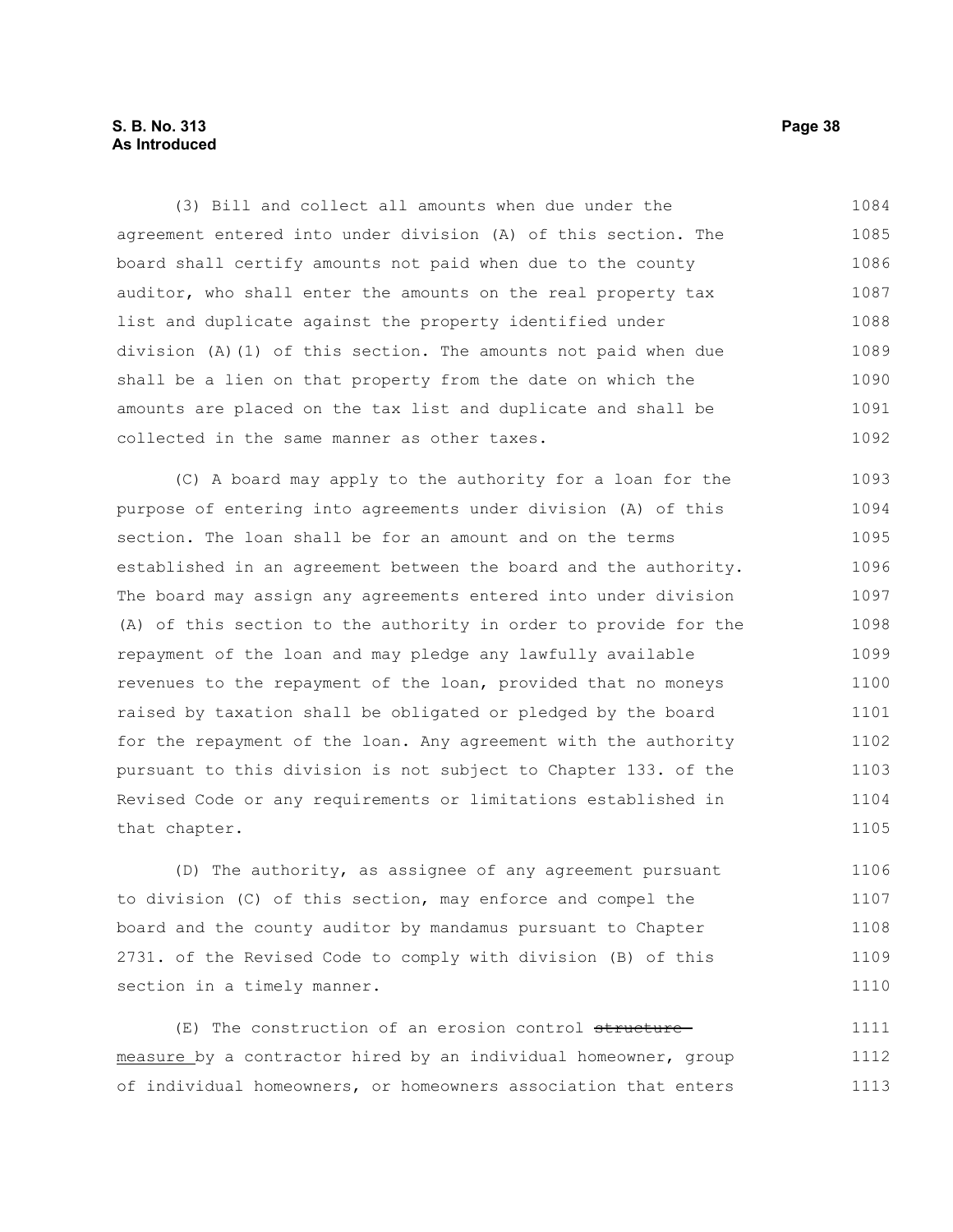use.

into an agreement with a board under division (A) of this section is not a public improvement, as defined in section 4115.03 of the Revised Code, and is not subject to competitive bidding or public bond laws. **Section 2.** That existing sections 1506.01, 1506.02, 1506.06, 1506.07, 1506.08, 1506.09, 1506.11, 1506.40, 1506.41, 1506.42, and 1506.44 of the Revised Code are hereby repealed. **Section 3.** That section 1506.021 of the Revised Code is hereby repealed. **Section 4.** (A) As used in this section: (1) "Territory" has the same meaning as in section 1506.11 of the Revised Code. (2) "Commercial" has the same meaning as in section 1506.01 of the Revised Code. (3) "Governmental" has the same meaning as in section 1506.01 of the Revised Code. (B) Not later than one hundred twenty days after the effective date of this section, the director of natural resources shall provide notice by certified mail to each lessee who entered into a lease with the state under section 1506.11 of the Revised Code, as it existed prior to its amendment by this act, of the right to make a request to terminate or modify that lease if all or part of the land leased was one or more of the following: (1) Not part of the territory; (2) For a purpose other than commercial or governmental 1114 1115 1116 1117 1118 1119 1120 1121 1122 1123 1124 1125 1126 1127 1128 1129 1130 1131 1132 1133 1134 1135 1136 1137 1138 1139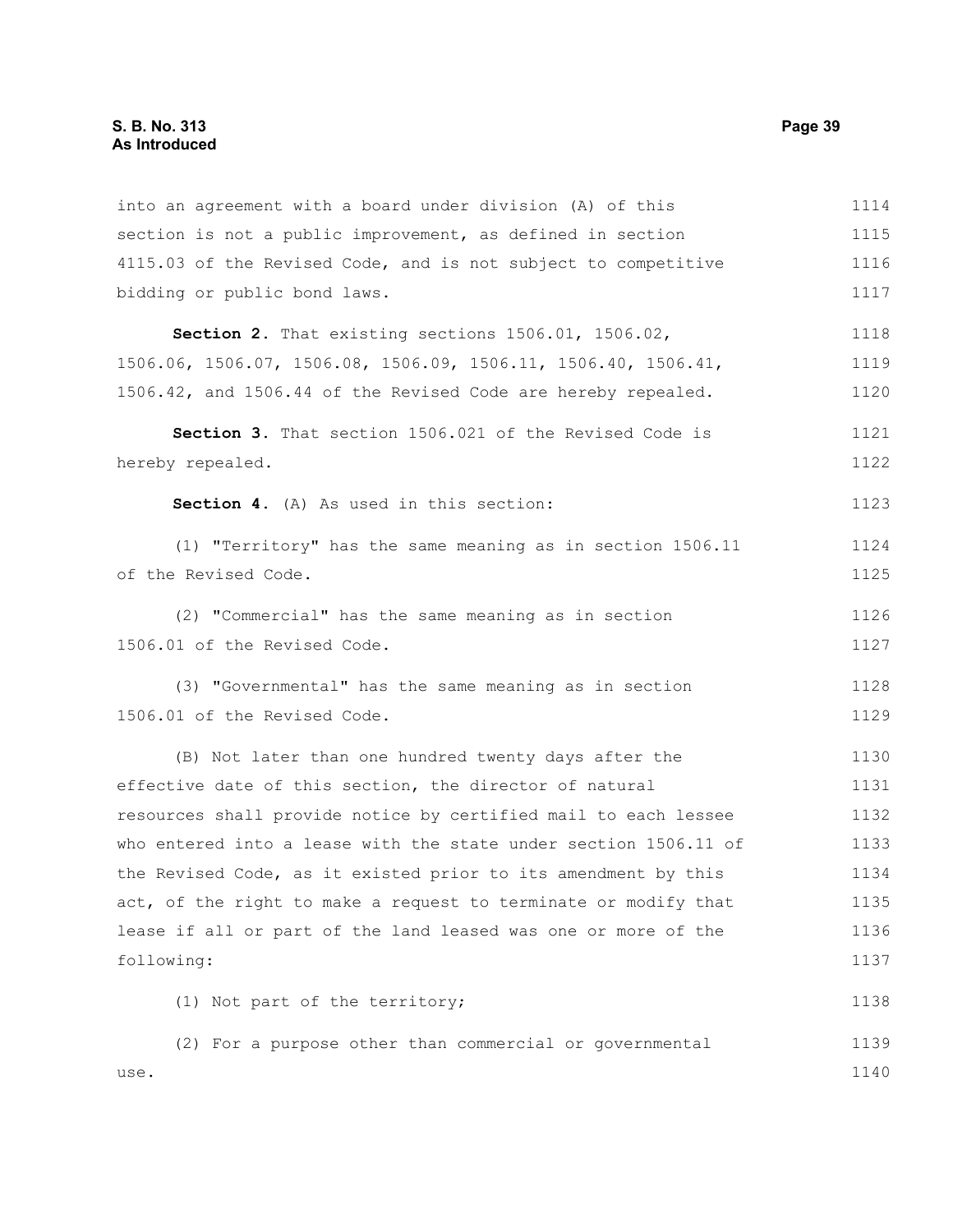#### **S. B. No. 313 Page 40 As Introduced**

(C)(1) Not later than one hundred twenty days after receipt of the notification under division (B) of this section, a lessee may request the state to terminate or modify a lease described in division (B)(1) of this section. If the lessee provides documentation to the director demonstrating that all or part of the lands for which the lease was entered into was not part of the territory, the lease shall be terminated or modified in accordance with that documentation as of May 21, 2015. 1141 1142 1143 1144 1145 1146 1147 1148

(2) Not later than one hundred twenty days after receipt of the notification under division (B) of this section, a lessee may request the state to terminate a lease described in division (B)(2) of this section. If the lessee provides documentation to the director demonstrating that the use of the land for which the lease was entered into was for a purpose other than commercial or governmental use, the lease shall be terminated in accordance with that documentation as of May 21, 2015. 1149 1150 1151 1152 1153 1154 1155 1156

(D) The director shall return any rentals collected from May 21, 2015, to the effective date of this section under any lease terminated or modified under this section to the persons who were the lessees under the lease during that time period and prorate the rentals accordingly. Any lease modified under division (C)(1) of this section is valid and continues in full force and effect. 1157 1158 1159 1160 1161 1162 1163

(E) If a lessee does not make a request to terminate or modify a lease within the one-hundred-twenty-day period specified in divisions (C)(1) and (2) of this section, the lease is valid and continues in full force and effect. 1164 1165 1166 1167

(F) Any permit that was issued under section 1506.40 of the Revised Code or any equivalent permit issued under Chapter 1506. of the Revised Code prior to the effective date of this 1168 1169 1170